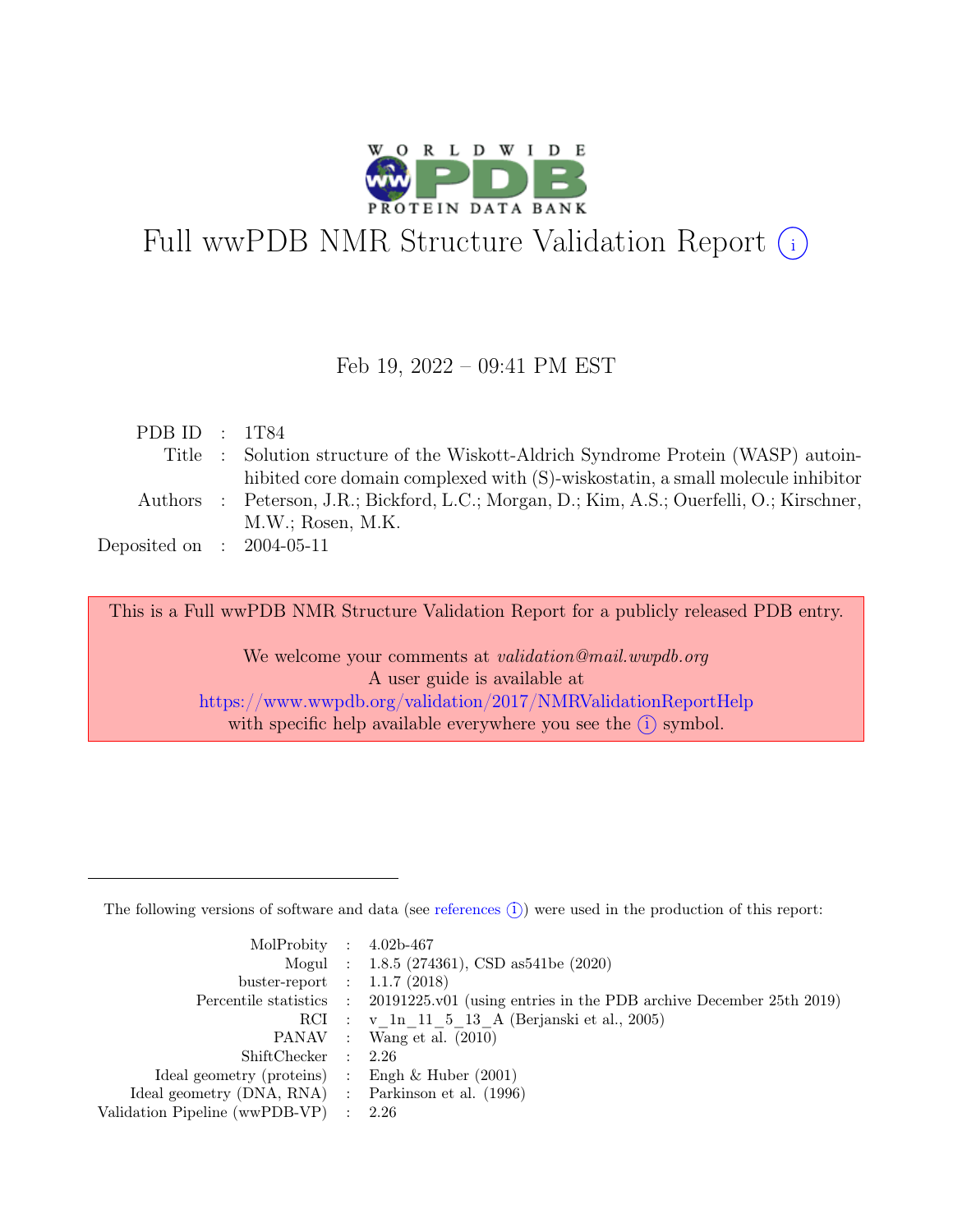# 1 Overall quality at a glance  $(i)$

The following experimental techniques were used to determine the structure: SOLUTION NMR

The overall completeness of chemical shifts assignment was not calculated.

Percentile scores (ranging between 0-100) for global validation metrics of the entry are shown in the following graphic. The table shows the number of entries on which the scores are based.



| Metric.               | Whole archive<br>$(\#Entries)$ | NMR archive<br>$(\#Entries)$ |
|-----------------------|--------------------------------|------------------------------|
| Clashscore            | 158937                         | 12864                        |
| Ramachandran outliers | 154571                         | 11451                        |
| Sidechain outliers    | 154315                         | 11428                        |

The table below summarises the geometric issues observed across the polymeric chains and their fit to the experimental data. The red, orange, yellow and green segments indicate the fraction of residues that contain outliers for  $>=$  3, 2, 1 and 0 types of geometric quality criteria. A cyan segment indicates the fraction of residues that are not part of the well-defined cores, and a grey segment represents the fraction of residues that are not modelled. The numeric value for each fraction is indicated below the corresponding segment, with a dot representing fractions  $\langle=5\%$ 

| Mol | Chain | $\perp$ Length | Quality of chain |     |  |     |  |
|-----|-------|----------------|------------------|-----|--|-----|--|
|     |       | 107            | 37%              | 25% |  | 34% |  |

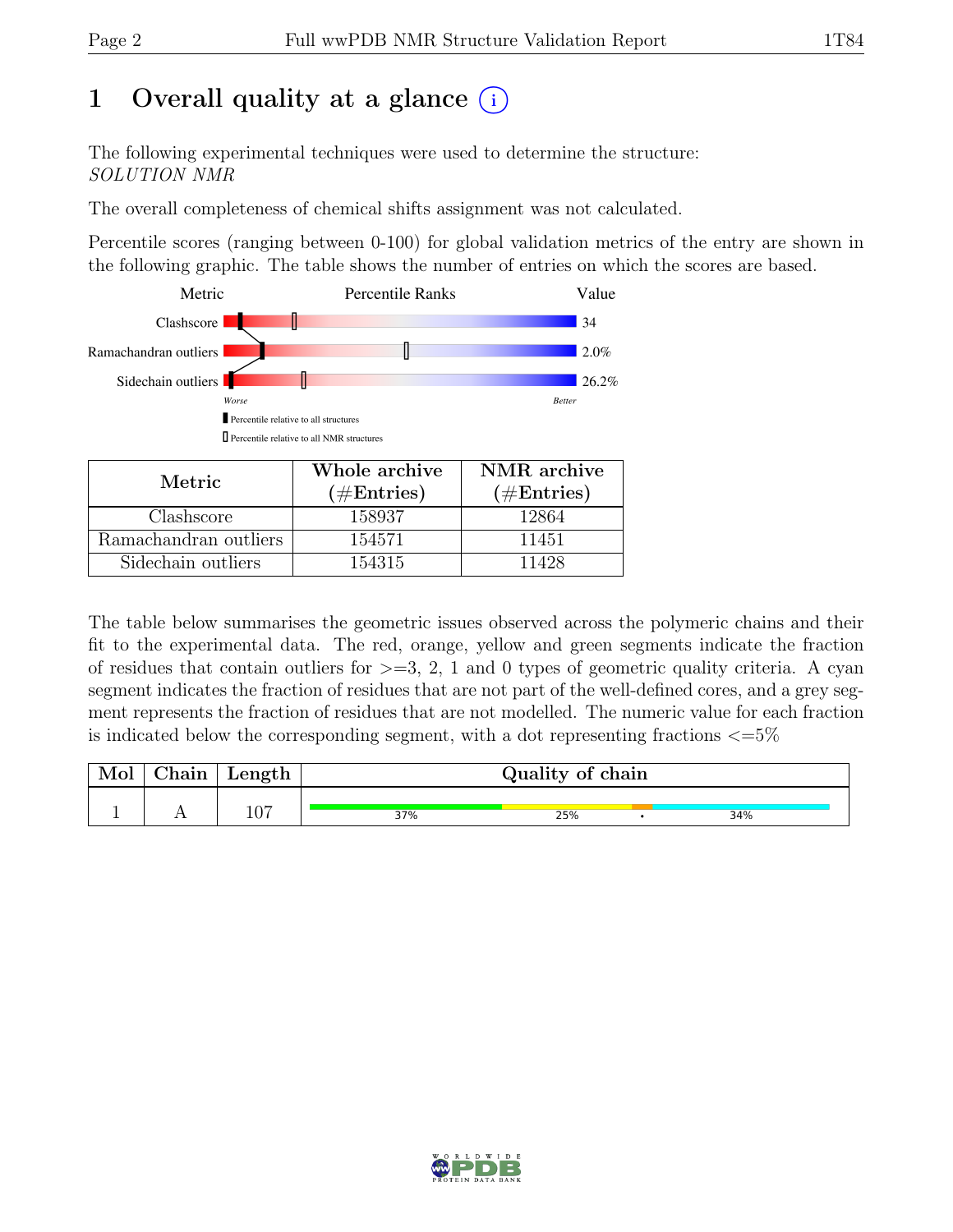## 2 Ensemble composition and analysis  $(i)$

This entry contains 20 models. Model 1 is the overall representative, medoid model (most similar to other models).

The following residues are included in the computation of the global validation metrics.

| Well-defined (core) protein residues                                            |                            |            |  |  |  |  |  |
|---------------------------------------------------------------------------------|----------------------------|------------|--|--|--|--|--|
| Backbone RMSD (Å)   Medoid model  <br>Well-defined core   Residue range (total) |                            |            |  |  |  |  |  |
|                                                                                 | A:9-A:66, A:81-A:93 $(71)$ | $\rm 0.36$ |  |  |  |  |  |

Ill-defined regions of proteins are excluded from the global statistics.

Ligands and non-protein polymers are included in the analysis.

The models can be grouped into 3 clusters and 1 single-model cluster was found.

| Cluster number        | Models                                  |
|-----------------------|-----------------------------------------|
|                       | 5, 7, 8, 11, 13, 14, 15, 16, 17, 18, 19 |
|                       | 1, 3, 4, 6, 9, 12                       |
|                       |                                         |
| Single-model clusters |                                         |

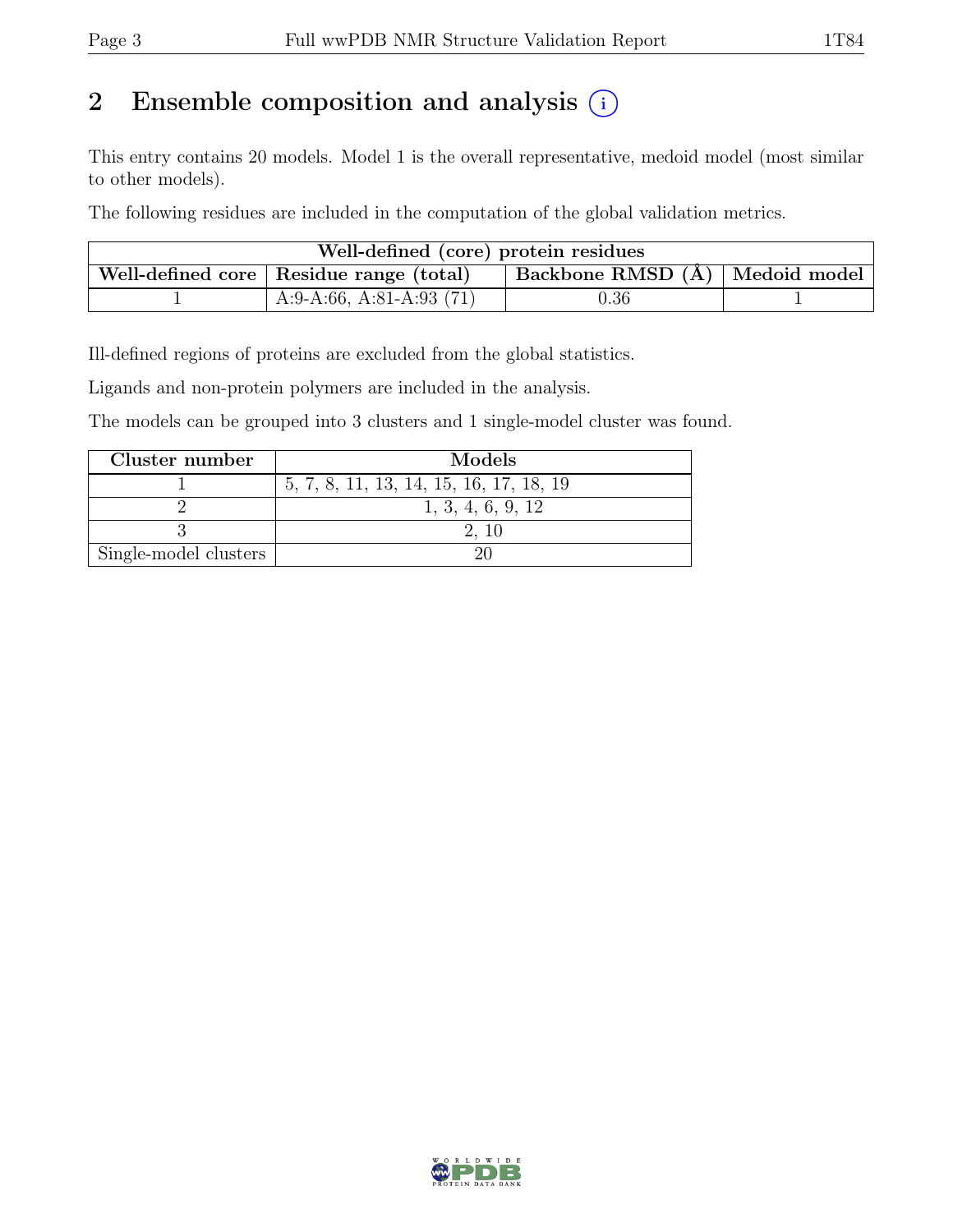## 3 Entry composition (i)

There are 2 unique types of molecules in this entry. The entry contains 1622 atoms, of which 786 are hydrogens and 0 are deuteriums.

• Molecule 1 is a protein called Wiskott-Aldrich syndrome protein.

| Mol |     | Chain   Residues | $\rm{Atoms}$ |  |         |     |  | race |  |
|-----|-----|------------------|--------------|--|---------|-----|--|------|--|
|     |     |                  | Total        |  | H       |     |  |      |  |
|     | 107 | 1582             | 491          |  | 768 151 | 169 |  |      |  |

There are 6 discrepancies between the modelled and reference sequences:

| Chain          | Residue | Modelled   | Actual | Comment                     | Reference                  |
|----------------|---------|------------|--------|-----------------------------|----------------------------|
| $\overline{A}$ | 70      | <b>GLY</b> |        | SEE REMARK 999              | <b>UNP P42768</b>          |
| $\mathsf{A}$   | 71      | <b>GLY</b> |        | SEE REMARK 999              | <b>UNP P42768</b>          |
|                | 72      | <b>SER</b> |        | SEE REMARK 999   UNP P42768 |                            |
|                | 73      | <b>GLY</b> |        | SEE REMARK 999              | $\sqrt{\text{UNP}}$ P42768 |
|                | 74      | <b>GLY</b> |        | SEE REMARK 999              | <b>UNP P42768</b>          |
|                | 75      | SER.       |        | SEE REMARK 999              | <b>UNP P42768</b>          |

• Molecule 2 is (2S)-1-(3,6-DIBROMO-9H-CARBAZOL-9-YL)-3-(DIMETHYLAMINO)PRO PAN-2-OL (three-letter code: WSK) (formula:  $C_{17}H_{18}Br_2N_2O$ ).



|  |  | Mol   Chain   Residues | Atoms          |    |  |      |  |  |
|--|--|------------------------|----------------|----|--|------|--|--|
|  |  |                        | Total Br C H N |    |  |      |  |  |
|  |  |                        | $\overline{2}$ | 17 |  | 18 2 |  |  |

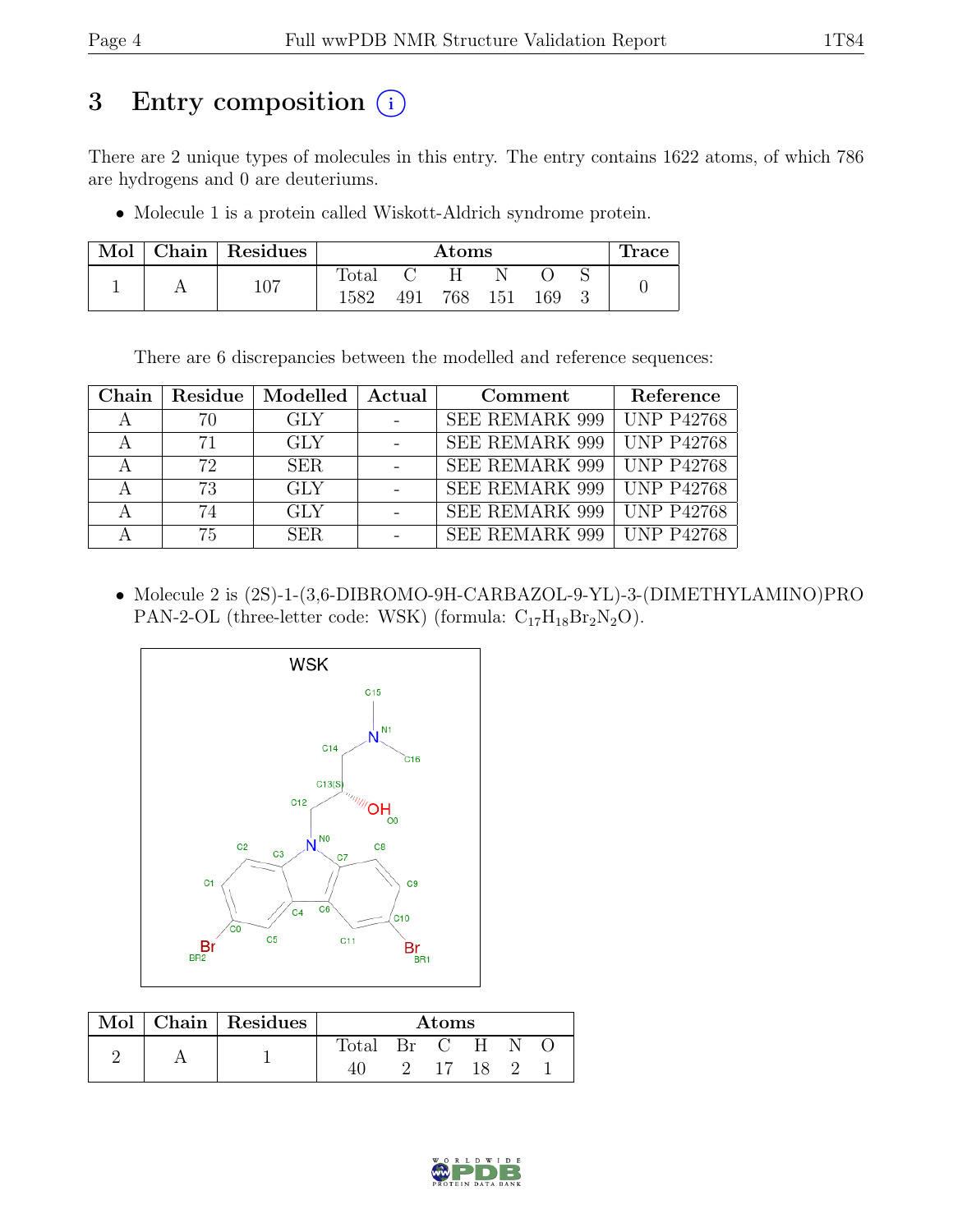# 4 Residue-property plots (i)

## <span id="page-4-0"></span>4.1 Average score per residue in the NMR ensemble

These plots are provided for all protein, RNA, DNA and oligosaccharide chains in the entry. The first graphic is the same as shown in the summary in section 1 of this report. The second graphic shows the sequence where residues are colour-coded according to the number of geometric quality criteria for which they contain at least one outlier:  $green = 0$ ,  $yellow = 1$ ,  $orange = 2$  and  $red =$ 3 or more. Stretches of 2 or more consecutive residues without any outliers are shown as green connectors. Residues which are classified as ill-defined in the NMR ensemble, are shown in cyan with an underline colour-coded according to the previous scheme. Residues which were present in the experimental sample, but not modelled in the final structure are shown in grey.

• Molecule 1: Wiskott-Aldrich syndrome protein



## 4.2 Scores per residue for each member of the ensemble

Colouring as in section [4.1](#page-4-0) above.

#### 4.2.1 Score per residue for model 1 (medoid)

• Molecule 1: Wiskott-Aldrich syndrome protein



#### 4.2.2 Score per residue for model 2

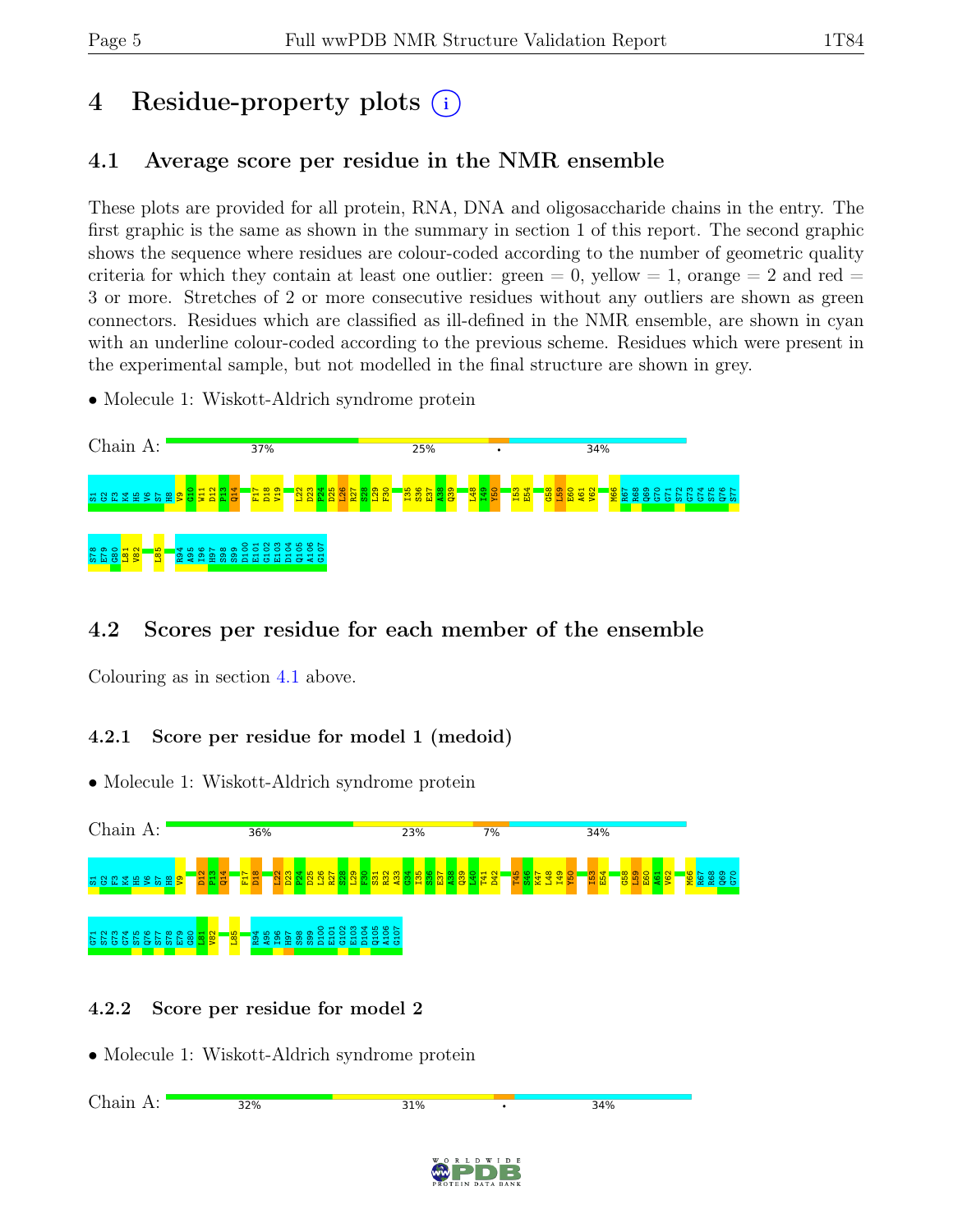# S1G2F3K4H5V6S7H8V9G10 W11 D12 P13 Q14 N15 G16 F17 D18 V19 N20 N21 L22 D23 L26 R27 S28 L29 F30 S31 R32 S36 E37 T41 T45 I49 Y50 D51 F52 I53 E54 D55 Q56 G57 G58 L59 E60 A61 V62 R63 Q64 E65 M66 R67 R68 Q69 G70 G70 G70 G70 G70 G<mark>78 G79 C7</mark><br>G70 G70 G70 G70 G80 G80 C80 C10 G100 E10 G107 G10

#### 4.2.3 Score per residue for model 3

#### • Molecule 1: Wiskott-Aldrich syndrome protein



#### 4.2.4 Score per residue for model 4

• Molecule 1: Wiskott-Aldrich syndrome protein



#### 4.2.5 Score per residue for model 5

• Molecule 1: Wiskott-Aldrich syndrome protein



#### 4.2.6 Score per residue for model 6

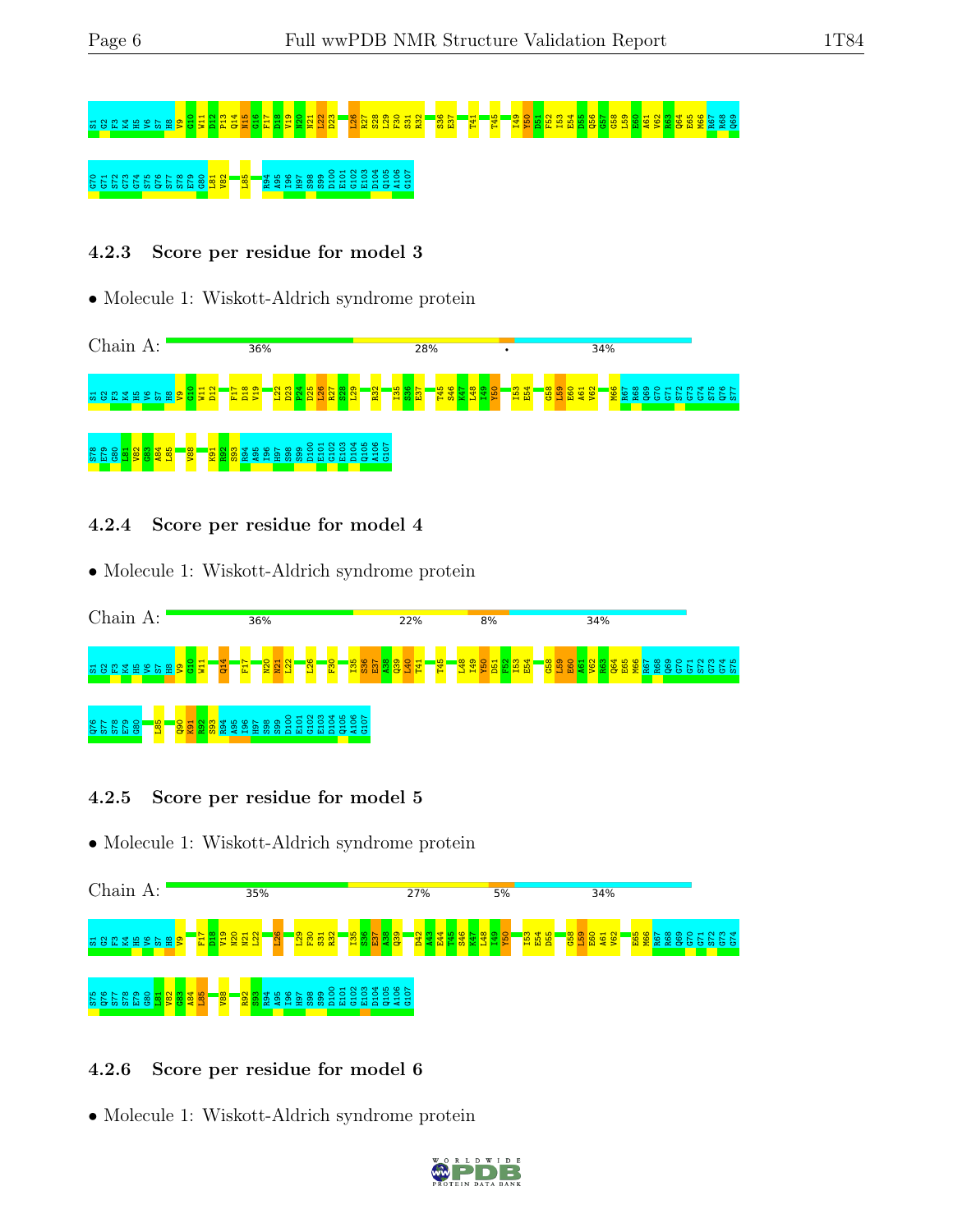

#### 4.2.7 Score per residue for model 7

• Molecule 1: Wiskott-Aldrich syndrome protein



4.2.8 Score per residue for model 8

• Molecule 1: Wiskott-Aldrich syndrome protein



#### 4.2.9 Score per residue for model 9



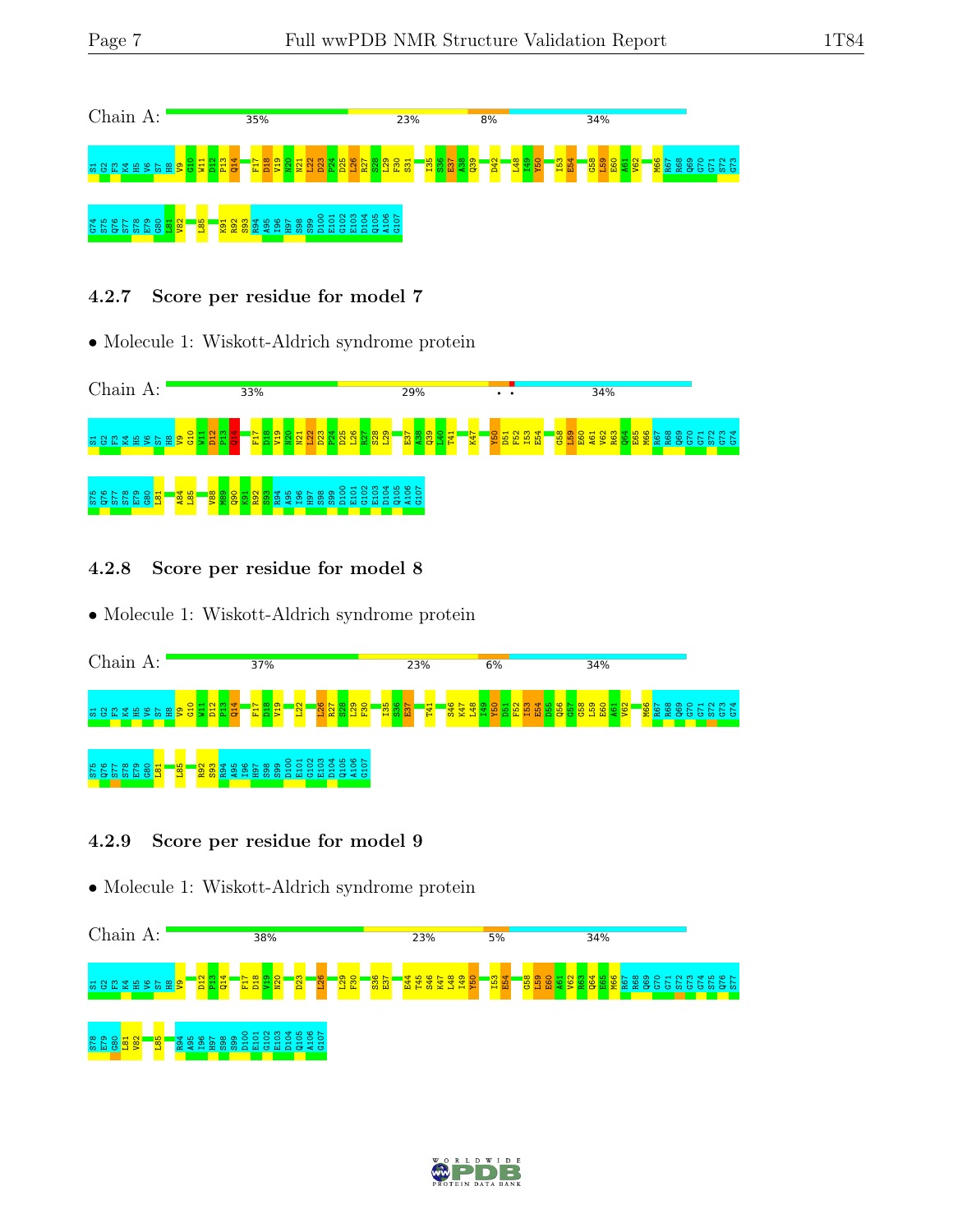#### 4.2.10 Score per residue for model 10

• Molecule 1: Wiskott-Aldrich syndrome protein



- 4.2.11 Score per residue for model 11
- Molecule 1: Wiskott-Aldrich syndrome protein



#### 4.2.12 Score per residue for model 12

• Molecule 1: Wiskott-Aldrich syndrome protein



#### 4.2.13 Score per residue for model 13

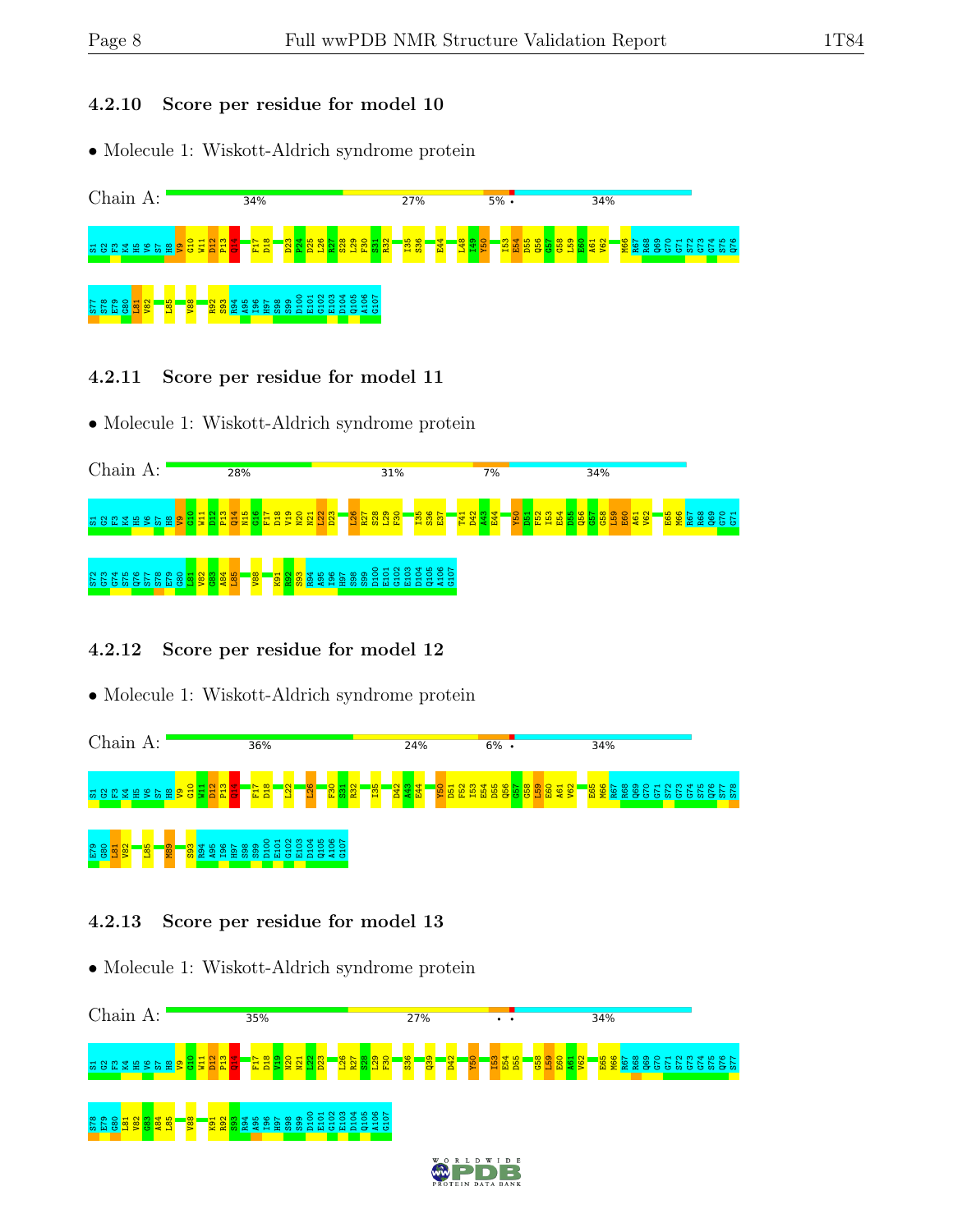#### 4.2.14 Score per residue for model 14

• Molecule 1: Wiskott-Aldrich syndrome protein



- 4.2.15 Score per residue for model 15
- Molecule 1: Wiskott-Aldrich syndrome protein



#### 4.2.16 Score per residue for model 16

• Molecule 1: Wiskott-Aldrich syndrome protein



#### 4.2.17 Score per residue for model 17

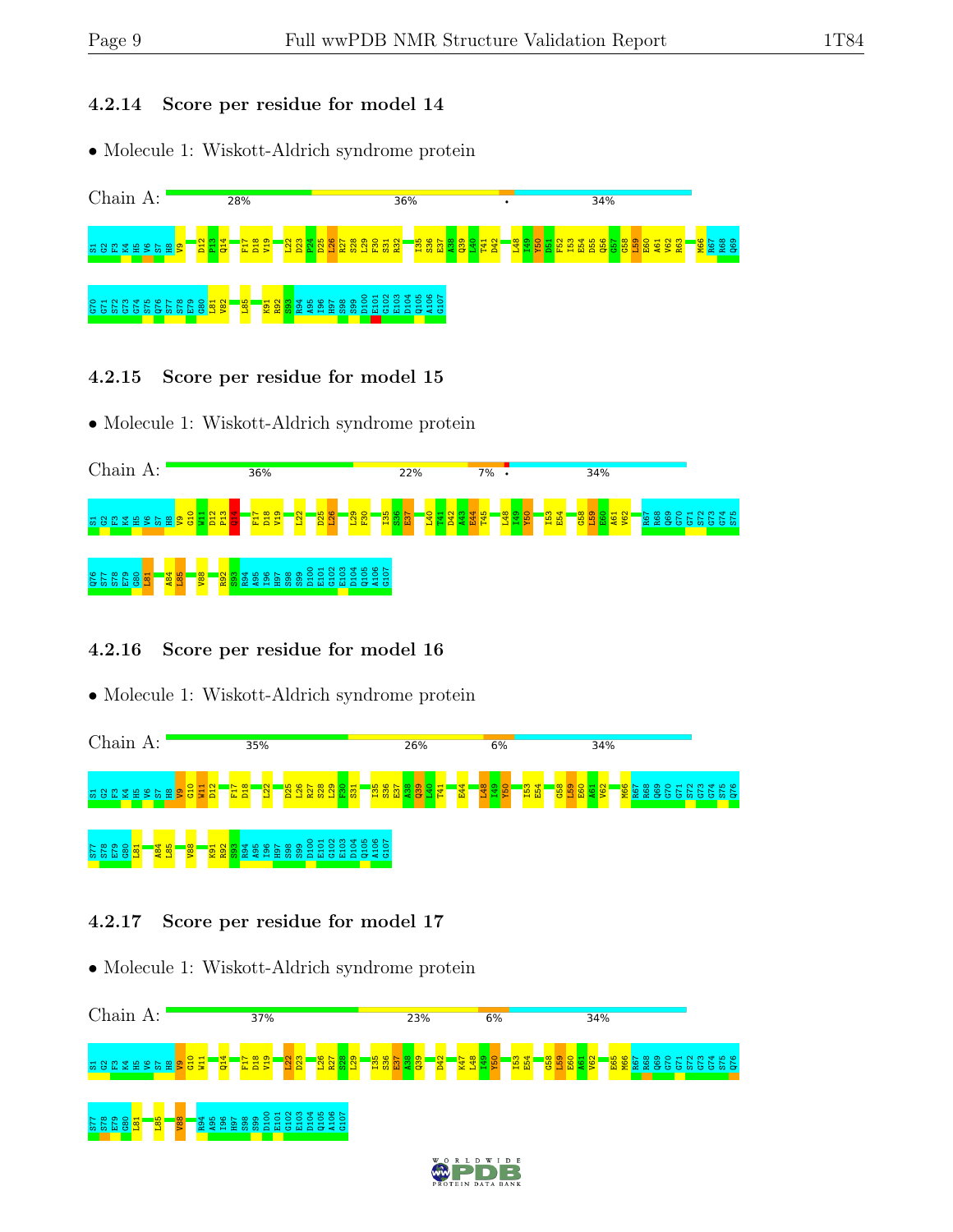#### 4.2.18 Score per residue for model 18

• Molecule 1: Wiskott-Aldrich syndrome protein



- 4.2.19 Score per residue for model 19
- Molecule 1: Wiskott-Aldrich syndrome protein



#### 4.2.20 Score per residue for model 20



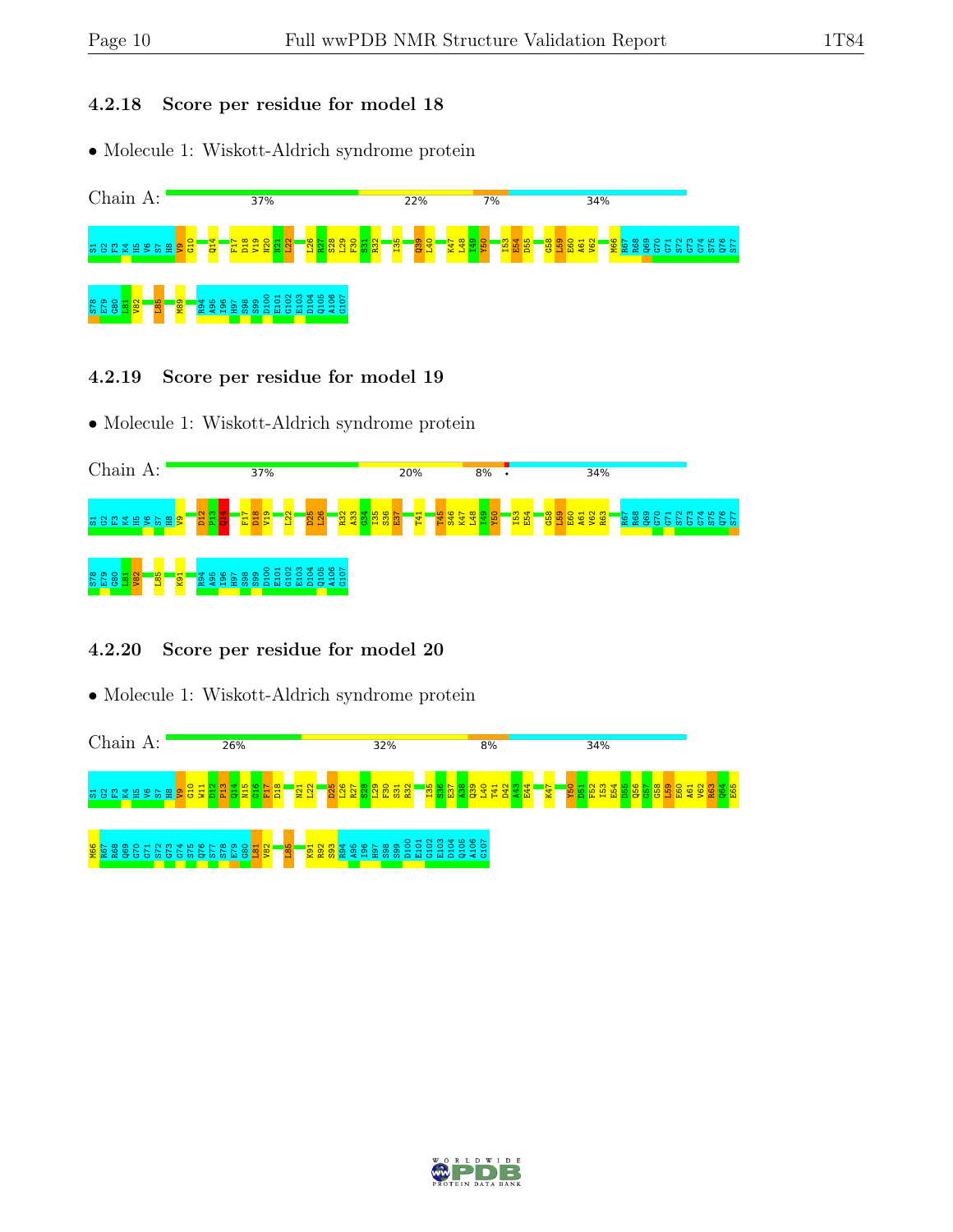# 5 Refinement protocol and experimental data overview  $\odot$

The models were refined using the following method: *simulated annealing*; torsion angle dynamics.

Of the 100 calculated structures, 20 were deposited, based on the following criterion: structures with the lowest energy.

The following table shows the software used for structure solution, optimisation and refinement.

| Software name   Classification |                                          | <b>Version</b> |
|--------------------------------|------------------------------------------|----------------|
| X-PLOR                         | structure solution $\vert 3.851 \rangle$ |                |
| ARIA                           | structure solution                       |                |
| ARIA                           | refinement                               |                |

No chemical shift data was provided.

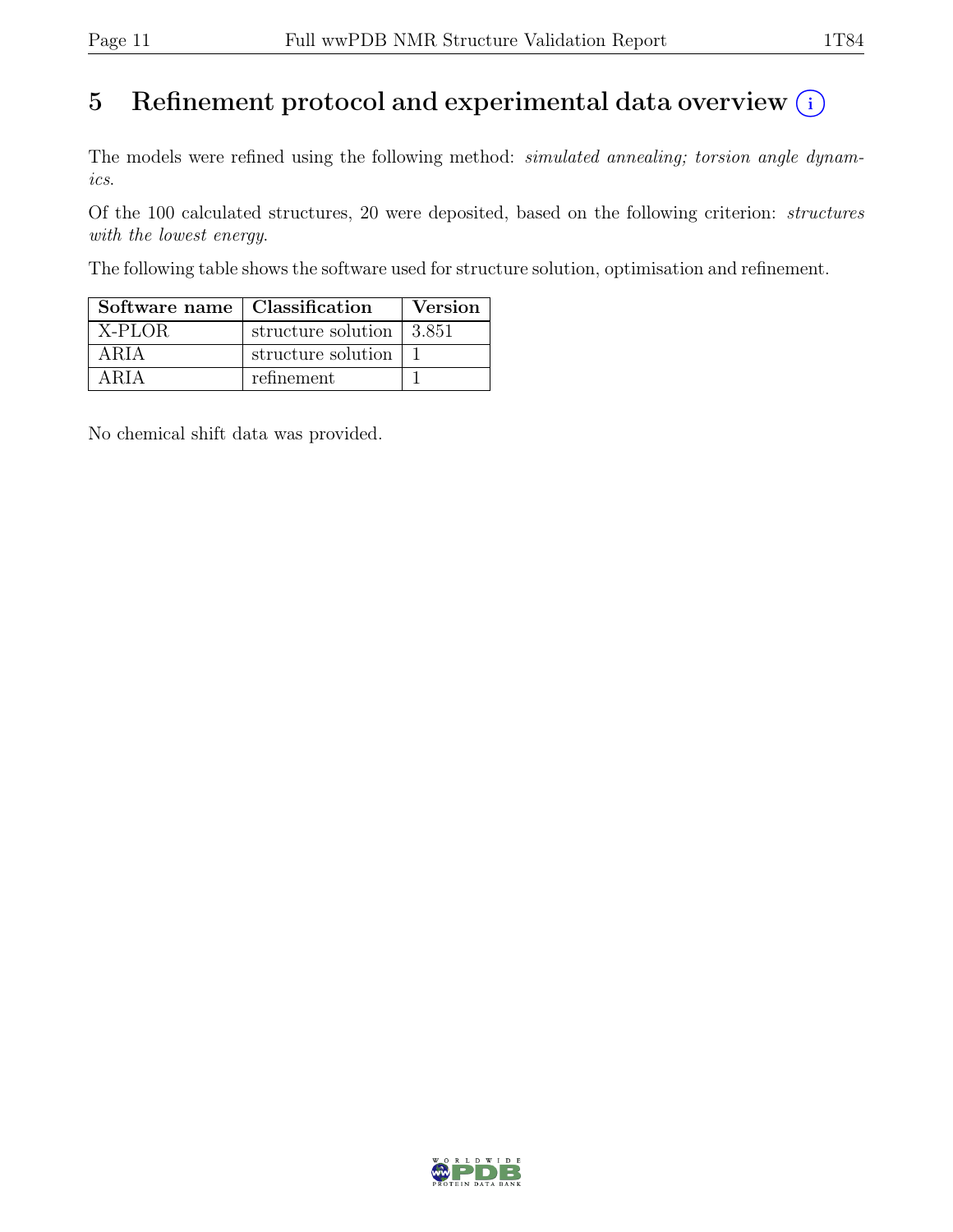# 6 Model quality  $(i)$

## 6.1 Standard geometry  $(i)$

Bond lengths and bond angles in the following residue types are not validated in this section: WSK

There are no covalent bond-length or bond-angle outliers.

There are no bond-length outliers.

There are no bond-angle outliers.

There are no chirality outliers.

There are no planarity outliers.

### 6.2 Too-close contacts  $(i)$

In the following table, the Non-H and H(model) columns list the number of non-hydrogen atoms and hydrogen atoms in each chain respectively. The H(added) column lists the number of hydrogen atoms added and optimized by MolProbity. The Clashes column lists the number of clashes averaged over the ensemble.

| Mol  |       | Chain   Non-H   $H(model)$   $H(added)$   Clashes |       |          |
|------|-------|---------------------------------------------------|-------|----------|
|      | 555   | 537                                               | 536   | $38 + 5$ |
|      | າາ    |                                                   |       | $15 + 2$ |
| A 11 | 11540 | 11100                                             | 11080 | 764      |

The all-atom clashscore is defined as the number of clashes found per 1000 atoms (including hydrogen atoms). The all-atom clashscore for this structure is 34.

All unique clashes are listed below, sorted by their clash magnitude.

| Atom-1            | Atom-2             | $Clash(\AA)$ | Distance(A) | Models         |       |  |
|-------------------|--------------------|--------------|-------------|----------------|-------|--|
|                   |                    |              |             | Worst          | Total |  |
| 1: A:9: VAL: HG23 | 2:A:108:WSK:H10    | 0.98         | 1.35        | 16             | 12    |  |
| 1:A:59:LEU:HD22   | 2:A:108:WSK:BR2    | 0.92         | 2.19        | $\overline{2}$ | 9     |  |
| 1:A:59:LEU:HD12   | 2:A:108:WSK:BR2    | 0.90         | 2.22        | 15             | 1     |  |
| 1:A:59:LEU:HD22   | 2:A:108:WSK:BR1    | 0.89         | 2.23        | 7              | 10    |  |
| 1: A:9: VAL: HG13 | 2:A:108:WSK:H10    | 0.84         | 1.46        | 13             | 7     |  |
| 1: A:58: GLY:O    | 1:A:62:VAL:HG23    | 0.83         | 1.74        | 17             | 20    |  |
| 1: A:29: LEU: CD1 | 1: A:82: VAL: HG22 | 0.83         | 2.02        | 11             | 7     |  |
| 1:A:59:LEU:HD23   | 1: A:60: GLU: N    | 0.83         | 1.89        | 9              | 16    |  |
| 1:A:29:LEU:HD12   | 1:A:82:VAL:HG22    | 0.79         | 1.54        | 6              | 8     |  |
| 1: A:26:LEU:HD13  | 1: A:26:LEU:O      | 0.77         | 1.78        | 18             | 12    |  |
| 1:A:22:LEU:HD23   | 1: A:22:LEU:O      | 0.77         | 1.79        | 18             |       |  |

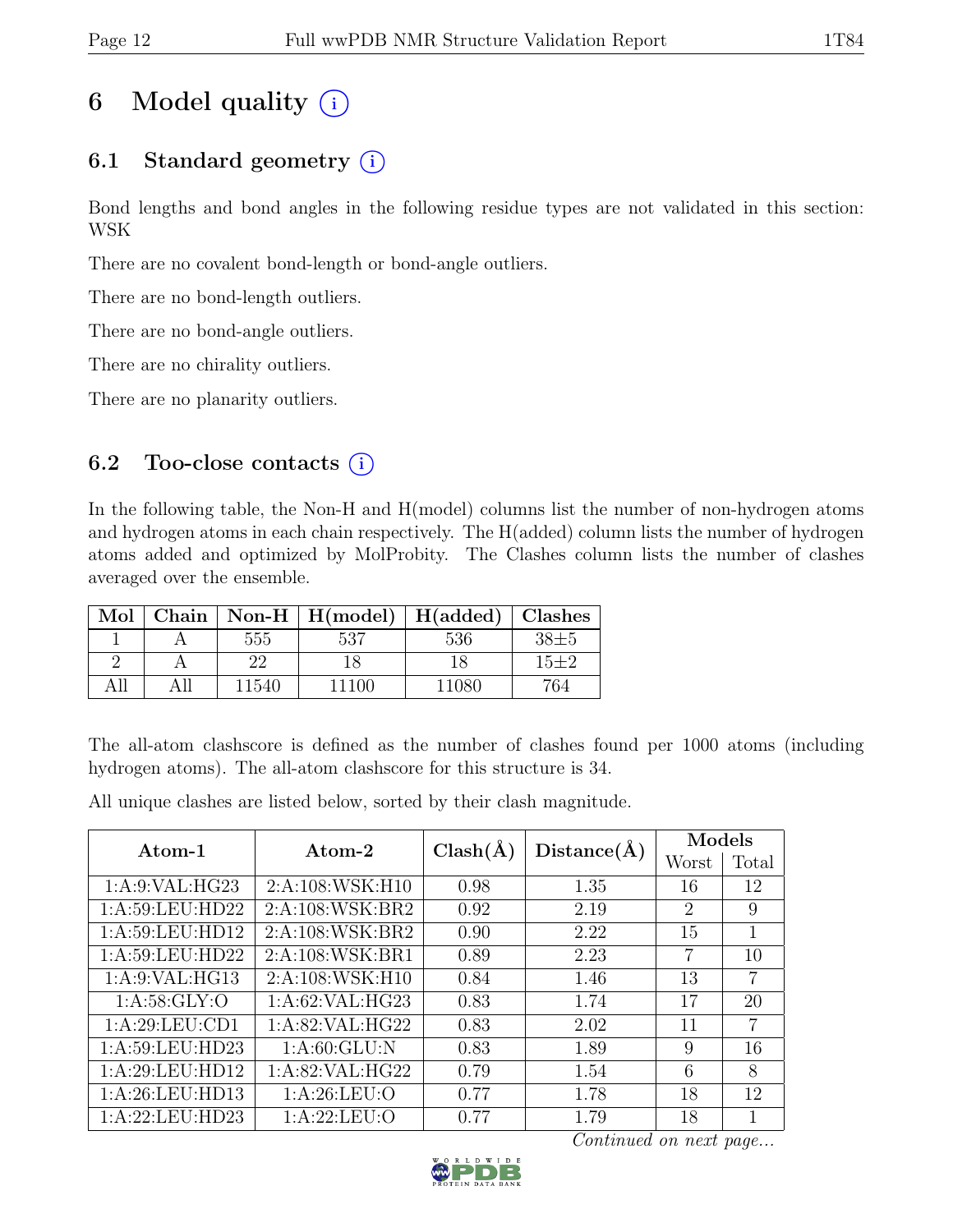| Continuation protions page |                                 |              |                   | Models          |                 |  |
|----------------------------|---------------------------------|--------------|-------------------|-----------------|-----------------|--|
| Atom-1                     | Atom-2                          | $Clash(\AA)$ | Distance(A)       | Worst           | Total           |  |
| 1: A:85: LEU:O             | 1:A:85:LEU:HD12                 | 0.76<br>1.80 |                   | 13              | 10              |  |
| 1:A:59:LEU:HD13            | 2:A:108:WSK:C5                  | 0.75         | 2.11              | 10              | $\overline{3}$  |  |
| 1: A:30: PHE: CZ           | 1:A:53:ILE:HD11                 | 0.73         | 2.17              | $9\phantom{.0}$ | $\overline{4}$  |  |
| 1: A:29: LEU:O             | 1:A:29:LEU:HD23                 | 0.73         | 1.83              | 13              | $\overline{7}$  |  |
| 1: A:9: VAL: HG22          | 2:A:108:WSK:H12                 | 0.72         | 1.61              | 19              | $\overline{3}$  |  |
| 1:A:22:LEU:HD11            | 1:A:26:LEU:HB3                  | 0.71         | $\overline{1.63}$ | $\,6\,$         | $\overline{1}$  |  |
| 1:A:19:VAL:HG12            | 1:A:22:LEU:HD13                 | 0.71         | 1.61              | 18              | $\overline{1}$  |  |
| 1:A:19:VAL:N               | 1:A:22:LEU:HD13                 | 0.70         | 2.00              | 17              | $\overline{3}$  |  |
| 1:A:29:LEU:HD11            | 1:A:81:LEU:CD1                  | 0.70         | $2.16\,$          | 10              | $\overline{1}$  |  |
| 1:A:32:ARG:HB3             | 1:A:82:VAL:HG11                 | 0.70         | 1.62              | $\mathbf 5$     | 8               |  |
| 1:A:85:LEU:HD12            | 1:A:88:VAL:HG12                 | 0.69         | 1.64              | 17              | $\overline{3}$  |  |
| 1: A:9: VAL: CG2           | 2:A:108:WSK:H10                 | 0.69         | 2.17              | 14              | 17              |  |
| 1:A:81:LEU:HD23            | 1: A:81: LEU: N                 | 0.68         | 2.04              | 12              | $\mathbf{1}$    |  |
| 1: A:9: VAL: HG23          | 2:A:108:WSK:C13                 | 0.67         | 2.17              | 16              | $\overline{5}$  |  |
| 1:A:9:VAL:CG1              | 2:A:108:WSK:H10                 | 0.67         | 2.17              | 8               | $\overline{5}$  |  |
| 1: A:36: SER:O             | 1:A:40:LEU:HD22<br>1.88<br>0.67 |              |                   | $\sqrt{4}$      | $\overline{1}$  |  |
| 1: A:37: GLU:O             | 1:A:41:THR:HG23                 |              | 1.90              | $8\,$           | 10              |  |
| 1:A:9:VAL:HG22             | 2:A:108:WSK:H10                 |              | 1.67              | 15              | $\overline{6}$  |  |
| 1:A:30:PHE:CD1             | 1:A:35:ILE:HD12                 |              | 2.26              | $\overline{4}$  | $\overline{7}$  |  |
| 1:A:58:GLY:HA3             | 1:A:61:ALA:HB3                  | 0.66         | 1.68              | 20              | $\overline{5}$  |  |
| 1: A:50: TYR:CA            | 2:A:108:WSK:H1                  | 0.66         | 2.21              | 12              | 10              |  |
| 1: A:50: TYR: CA           | 2:A:108:WSK:H5                  | 0.65         | 2.20              | 10              | 10              |  |
| 1:A:85:LEU:HD12            | 1:A:85:LEU:O                    | 0.65         | 1.91              | 17              | $\overline{2}$  |  |
| 1:A:32:ARG:CB              | 1:A:82:VAL:HG11                 | 0.65         | 2.22              | 10              | $\overline{7}$  |  |
| 1:A:22:LEU:HD12            | 1:A:23:ASP:N                    | 0.65         | 2.07              | $\,6$           | $\mathbf{1}$    |  |
| 1: A:19: VAL:HG23          | 1:A:22:LEU:HD22                 | 0.64         | 1.68              | 14              | $\overline{2}$  |  |
| 1:A:33:ALA:HB2             | 1:A:82:VAL:HG23                 | 0.64         | 1.69              | 19              | $\mathbf{1}$    |  |
| 1: A:9: VAL: HG22          | 2:A:108:WSK:Cl <sub>4</sub>     | 0.63         | 2.22              | $\overline{13}$ | $\overline{3}$  |  |
| 1: A:84: ALA:O             | 1:A:88:VAL:HG23                 | 0.63         | 1.92              | 15              | 6               |  |
| 1:A:45:THR:HA              | 1:A:48:LEU:HD22                 | 0.63         | 1.69              | 19              | $\mathbf{1}$    |  |
| 1:A:56:GLN:HB3             | 1:A:62:VAL:HG22                 | 0.63         | 1.70              | $\overline{2}$  | $\overline{3}$  |  |
| 1:A:35:ILE:HG21            | 1: A:40: LEU:HD11               | 0.62         | 1.70              | $\overline{4}$  | $\mathbf{1}$    |  |
| 1:A:19:VAL:HG21            | 1:A:37:GLU:HG3                  | 0.62         | 1.70              | $\overline{5}$  | $\overline{5}$  |  |
| 1:A:19:VAL:CA              | 1:A:22:LEU:HD13                 | 0.61         | 2.25              | 17              | $\overline{3}$  |  |
| 1:A:32:ARG:CB              | 1: A:82: VAL:HG21               | 0.61         | 2.24              | 19              | $\mathbf{1}$    |  |
| 1:A:53:ILE:HG21            | 1:A:59:LEU:HB2                  | 0.61         | 1.72              | 9               | 11              |  |
| 1:A:9:VAL:HG22             | 2:A:108:WSK:N1                  | 0.61         | 2.10              | 18              | $\overline{2}$  |  |
| 1:A:35:ILE:HD11            | 1:A:85:LEU:HD11                 | 0.61         | 1.71              | 19              | $\overline{7}$  |  |
| 1:A:19:VAL:HA              | 1:A:22:LEU:HD13                 | 0.60         | 1.72              | 14              | $\overline{4}$  |  |
| 1:A:30:PHE:HD1             | 1:A:35:ILE:HD12                 | 0.60         | 1.55              | 4               | $6\phantom{.}6$ |  |
| 1: A:56: GLN:CB            | 1:A:62:VAL:HG22                 | 0.59         | 2.27              | $\overline{2}$  | $\overline{2}$  |  |

Continued from previous page.

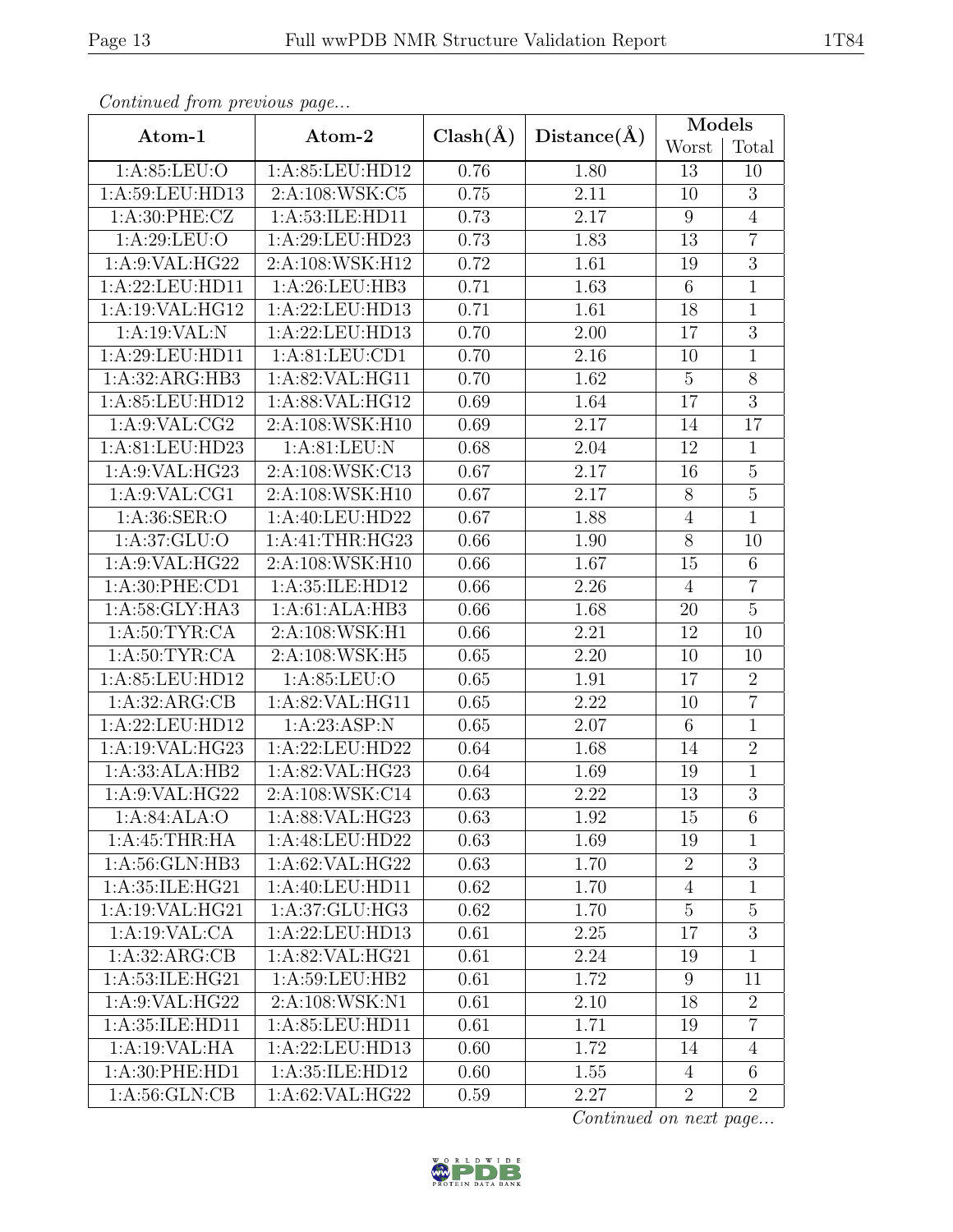| $\sim$ onttinuo $\alpha$ from protio $\omega$ o pago |                              |              |             | Models          |                |
|------------------------------------------------------|------------------------------|--------------|-------------|-----------------|----------------|
| Atom-1                                               | Atom-2                       | $Clash(\AA)$ | Distance(A) | Worst           | Total          |
| 1: A:54: GLU:CA                                      | 2:A:108:WSK:H4               | 0.59         | 2.28        | 19              | 10             |
| 1: A:26:LEU:HG                                       | 1:A:59:LEU:HD23              | 0.59         | 1.74        | $15\,$          | $\mathbf{1}$   |
| 1:A:19:VAL:O                                         | 1:A:22:LEU:HD22              | 0.59         | 1.98        | 18              | $\mathbf{1}$   |
| 1:A:22:LEU:HD11                                      | 1: A:26:LEU:CB               | 0.58         | 2.28        | $\,6\,$         | $\overline{1}$ |
| 1:A:29:LEU:HD11                                      | 1:A:81:LEU:HD11              | 0.58         | 1.74        | 17              | $\overline{1}$ |
| 1: A:58: GLY:CA                                      | 1:A:61:ALA:HB3               | 0.57         | 2.29        | $20\,$          | 11             |
| 1: A: 45: THR: HG22                                  | 1: A:49: ILE: CD1            | 0.57         | 2.28        | $\overline{2}$  | $\overline{3}$ |
| 1: A:54: GLU:CA                                      | 2:A:108:WSK:H2               | 0.57         | 2.29        | $\overline{7}$  | 10             |
| 1: A:50: TYR: HA                                     | 2:A:108:WSK:H5               | 0.57         | 1.76        | $\overline{8}$  | 10             |
| 1: A:19: VAL: HG21                                   | 1: A:37: GLU: CG             | 0.57         | 2.28        | 19              | $\overline{4}$ |
| 1:A:48:LEU:C                                         | 1:A:48:LEU:HD13              | 0.56         | 2.21        | $\overline{8}$  | $\overline{9}$ |
| 1:A:17:PHE:CZ                                        | 2:A:108:WSK:BR1              | 0.56         | 3.13        | $20\,$          | 10             |
| 1:A:11:TRP:CZ3                                       | 1: A:50: TYR: CE2            | 0.56         | 2.92        | $\overline{3}$  | $\overline{4}$ |
| $1:A:54:GLU:\overline{HB2}$                          | 2:A:108:WSK:H2               | 0.56         | 1.76        | 12              | $\overline{8}$ |
| 1:A:9:VAL:HG13                                       | 2:A:108:WSK:C13              | 0.56         | 2.28        | 18              | $\overline{5}$ |
| 1:A:53:ILE:HG21                                      | 1:A:59:LEU:CD1               | 0.56         | 2.30        | 10              | $\overline{3}$ |
| 1: A:50: TYR:CB                                      | 2:A:108:WSK:H5               |              | 2.30        | $\overline{2}$  | 8              |
| 1:A:18:ASP:C                                         | 1:A:22:LEU:HD13              |              | 2.21        | 17              | $\overline{3}$ |
| 1:A:26:LEU:HD13                                      | 1:A:26:LEU:C                 |              | 2.22        | $\overline{7}$  | $\overline{4}$ |
| 1: A:50: TYR: HA                                     | 2:A:108:WSK:H1               | 0.55         | 1.78        | 12              | 10             |
| 1:A:54:GLU:HA                                        | 2:A:108:WSK:H9               | 0.55         | 1.79        | $\overline{2}$  | 10             |
| 1:A:19:VAL:HA                                        | 1:A:22:LEU:HD22              | 0.55         | 1.77        | 18              | $\overline{4}$ |
| 1:A:17:PHE:CZ                                        | 2:A:108:WSK:BR2              | 0.55         | $3.15\,$    | $\overline{4}$  | 10             |
| 1:A:45:THR:HA                                        | 1:A:48:LEU:HD23              | 0.54         | 1.79        | 15              | $\mathbf{1}$   |
| 1:A:35:ILE:HD11                                      | 1:A:85:LEU:HD22              | 0.54         | 1.77        | 18              | $\sqrt{4}$     |
| 1:A:19:VAL:HG12                                      | 1:A:22:LEU:HD22              | 0.54         | 1.78        | 17              | $\overline{1}$ |
| 1:A:35:ILE:HD12                                      | 1: A:85: LEU:HD21            | 0.54         | 1.78        | 16              | $\,6$          |
| 1:A:48:LEU:O                                         | 1:A:48:LEU:HD13              | 0.54         | 2.02        | $\overline{4}$  | $\overline{1}$ |
| 1:A:22:LEU:HD23                                      | 1: A:22:LEU:C                | $0.54\,$     | 2.20        | 18              | 1              |
| 1:A:59:LEU:HD13                                      | 2:A:108:WSK:C0               | 0.54         | 2.32        | $\overline{2}$  | $\overline{2}$ |
| 1:A:48:LEU:HD13                                      | 1: A:48: LEU:O               | 0.54         | 2.02        | 14              | 8              |
| 1:A:17:PHE:CE1                                       | 2:A:108:WSK:BR2              | 0.54         | 3.16        | 9               | $\overline{5}$ |
| $1:A:54:G\overline{\mathrm{LU:HG2}}$                 | $2:A:108:WS\overline{K:H11}$ | 0.54         | 1.80        | 12              | $\overline{2}$ |
| 1:A:59:LEU:HD22                                      | 1:A:59:LEU:O                 | 0.53         | 2.03        | 15              | $\mathbf{1}$   |
| 1:A:35:ILE:HG23                                      | 1: A:39: GLN:CB              | 0.53         | 2.33        | 18              | $\overline{3}$ |
| 1:A:48:LEU:HD13                                      | 1: A:48: LEU: C              | 0.53         | 2.23        | $\overline{4}$  | $\mathbf{1}$   |
| 1: A:59: LEU: HD22                                   | 1: A:59: LEU: C              | 0.53         | 2.24        | 15              | 1              |
| 1:A:9:VAL:HG22                                       | 1:A:10:GLY:N                 | 0.53         | 2.19        | 16              | $\overline{5}$ |
| 1:A:54:GLU:HB2                                       | 2: A:108: WSK: H4            | 0.53         | 1.81        | $6\phantom{.}6$ | 9              |
| 1: A:19: VAL: HG11                                   | 1:A:37:GLU:HG3               | 0.53         | 1.81        | $\overline{2}$  | $\overline{4}$ |
| 1:A:53:ILE:HG21                                      | 1:A:59:LEU:HD12              | 0.52         | 1.81        | 10              | $\overline{3}$ |

Continued from previous page.

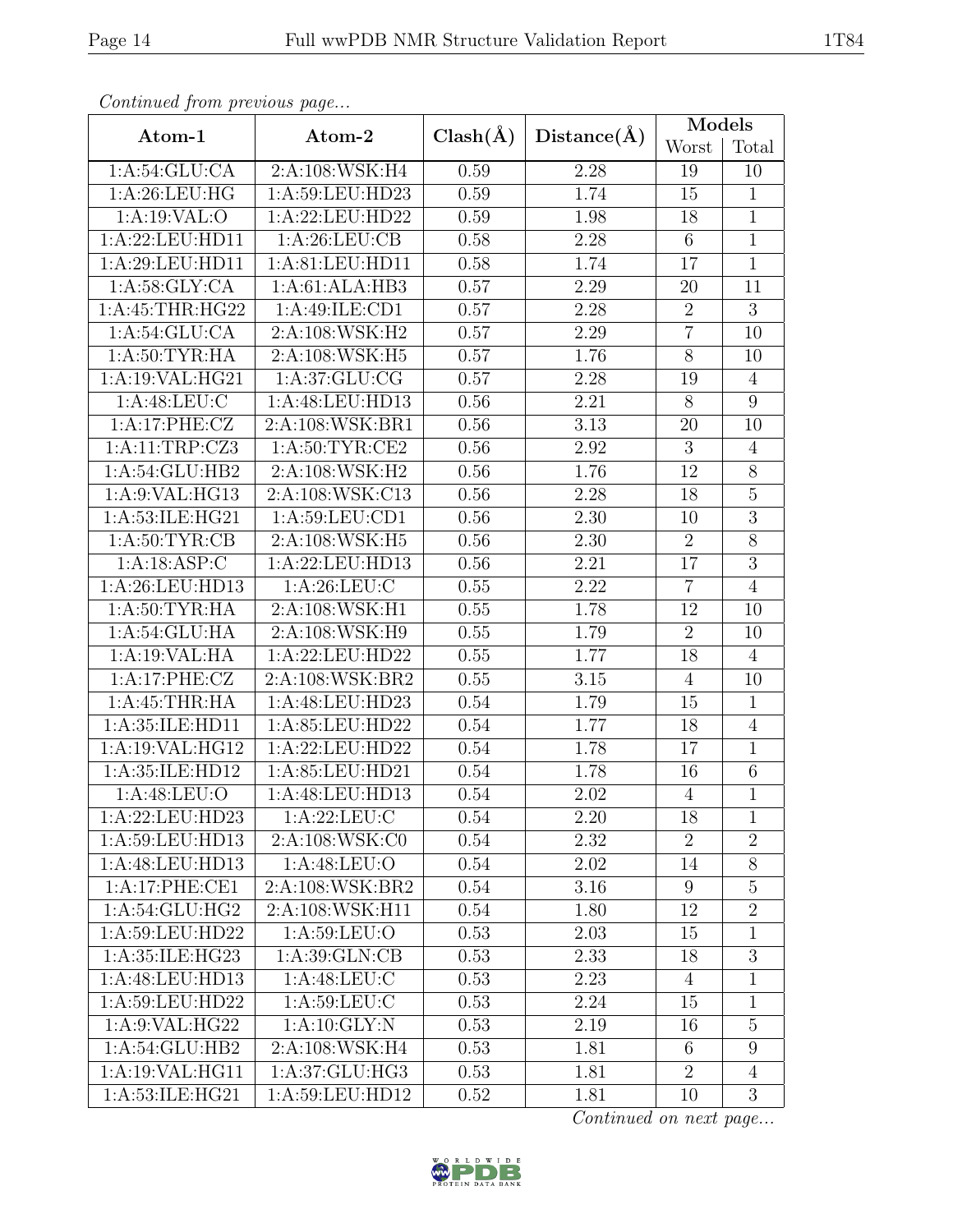| noonowed jie <i>ne pleete we page</i> |                   |              |             | Models           |                  |
|---------------------------------------|-------------------|--------------|-------------|------------------|------------------|
| Atom-1                                | Atom-2            | $Clash(\AA)$ | Distance(A) | Worst            | Total            |
| 1:A:17:PHE:CE1                        | 2:A:108:WSK:BR1   | 0.52<br>3.17 |             | $\overline{2}$   | $\overline{3}$   |
| 1:A:19:VAL:HA                         | 1:A:22:LEU:HD12   | 0.52         | 1.80        | $\overline{7}$   | $\overline{2}$   |
| $1: A:9: VAL: \overline{HG22}$        | 2:A:108:WSK:C13   | 0.52         | 2.34        | 19               | $\overline{4}$   |
| 1: A:50: TYR: HA                      | 2:A:108:WSK:BR1   | 0.52         | 2.60        | $20\,$           | 10               |
| 1: A:50: TYR:O                        | 2:A:108:WSK:H1    | 0.52         | 2.05        | 12               | $\overline{3}$   |
| 1:A:45:THR:HG22                       | 1:A:49:ILE:HD11   | 0.51         | 1.81        | $\overline{2}$   | $\overline{4}$   |
| 1:A:58:GLY:HA2                        | 2:A:108:WSK:H8    | 0.51         | 1.83        | 11               | $\overline{4}$   |
| 1: A:48:LEU:C                         | 1:A:48:LEU:HD12   | 0.51         | 2.26        | 16               | $\overline{1}$   |
| 1: A:50: TYR: HB2                     | 2:A:108:WSK:BR1   | 0.50         | 2.62        | $\overline{2}$   | 10               |
| 1:A:11:TRP:CE2                        | 1:A:13:PRO:O      | 0.50         | 2.64        | 20               | $\mathbf{1}$     |
| 1:A:17:PHE:CE2                        | 2:A:108:WSK:BR1   | 0.50         | $3.20\,$    | 17               | $\overline{2}$   |
| 1: A:30: PHE:CE1                      | 1:A:85:LEU:HD11   | 0.50         | 2.42        | 12               | $\mathbf{1}$     |
| 1: A:58: GLY:N                        | 1:A:61:ALA:HB3    | 0.50         | 2.20        | 10               | $\sqrt{2}$       |
| 1:A:85:LEU:HD23                       | 1: A:85: LEU:O    | 0.50         | 2.07        | $\overline{2}$   | $\overline{1}$   |
| 1:A:35:ILE:HG22                       | 1:A:40:LEU:HD21   | 0.50         | 1.82        | $\overline{4}$   | $\,1$            |
| 1: A:26:LEU:HG                        | 1:A:59:LEU:HD12   | 0.50         | 1.83        | $\boldsymbol{9}$ | $\overline{1}$   |
| 1: A:9: VAL: HB                       | 2:A:108:WSK:H12   |              | 1.84        | 9                | $\,1$            |
| 1:A:11:TRP:CH2                        | 1:A:13:PRO:CB     |              | 2.95        | 20               | $\overline{1}$   |
| 1: A:30: PHE: HZ                      | 1:A:53:ILE:HD11   |              | 1.68        | $\overline{4}$   | $\overline{1}$   |
| 1:A:85:LEU:CD1                        | 1:A:88:VAL:HG12   | 0.49         | 2.36        | $13\,$           | $\overline{2}$   |
| 1:A:26:LEU:HD23                       | 1: A:59: LEU: HG  | 0.48         | 1.84        | 12               | $\overline{2}$   |
| 1: A:50: TYR: HA                      | 2:A:108:WSK:BR2   | 0.48         | 2.63        | $18\,$           | 10               |
| $1:A:\overline{50:TYR:HB2}$           | 2:A:108:WSK:BR2   | 0.48         | 2.63        | 16               | 10               |
| 1:A:11:TRP:CE3                        | 1: A:50: TYR:CD2  | 0.48         | 3.01        | 13               | $\overline{2}$   |
| 1:A:26:LEU:HD12                       | 1: A:30: PHE:CE2  | 0.48         | 2.44        | 12               | $\overline{3}$   |
| 1: A:52: PHE:CD1                      | 1:A:56:GLN:OE1    | 0.48         | 2.67        | 14               | $\overline{3}$   |
| 1:A:26:LEU:HD11                       | 1: A:30: PHE:CE2  | 0.48         | 2.43        | 13               | $\mathbf{1}$     |
| 1:A:11:TRP:CZ3                        | 1: A:50: TYR:CD2  | 0.48         | 3.01        | 3                | $\overline{1}$   |
| 1:A:17:PHE:CE2                        | 1: A:40: LEU:HD22 | 0.48         | 2.44        | 15               | 3                |
| 1:A:26:LEU:CD1                        | 1:A:30:PHE:CE2    | 0.48         | 2.97        | 14               | $\overline{4}$   |
| 1: A:26:LEU:CG                        | 1:A:59:LEU:HD23   | 0.48         | 2.39        | 15               | $\mathbf{1}$     |
| 1: A:52:PHE:CG                        | 1:A:56:GLN:OE1    | 0.47         | 2.67        | 20               | $\mathbf{1}$     |
| 1: A:25: ASP:CB                       | 1: A:63: ARG: CG  | 0.47         | 2.92        | 20               | $\mathbf{1}$     |
| 1:A:19:VAL:CG1                        | 1:A:22:LEU:HD13   | 0.47         | 2.38        | 18               | $\mathbf{1}$     |
| 1: A:50: TYR:CB                       | 2:A:108:WSK:H1    | 0.47         | 2.40        | 16               | $\overline{8}$   |
| 1: A:9: VAL: HG12                     | 1:A:10:GLY:N      | 0.47         | 2.24        | 10               | $\overline{4}$   |
| 1:A:52:PHE:CE1                        | 1:A:56:GLN:OE1    | 0.47         | 2.68        | 11               | $\overline{2}$   |
| 1:A:33:ALA:N                          | 1:A:82:VAL:CG1    | 0.46         | 2.78        | $\mathbf{1}$     | $\mathbf{1}$     |
| 1:A:19:VAL:HG12                       | 1:A:22:LEU:CD1    | 0.46         | 2.36        | 18               | $\mathbf{1}$     |
| 1:A:53:ILE:CG2                        | 1:A:59:LEU:HD12   | 0.46         | 2.39        | 10               | $\sqrt{2}$       |
| 1: A:54: GLU:CB                       | 2:A:108:WSK:H2    | 0.46         | 2.41        | 16               | $\boldsymbol{9}$ |

Continued from previous page...

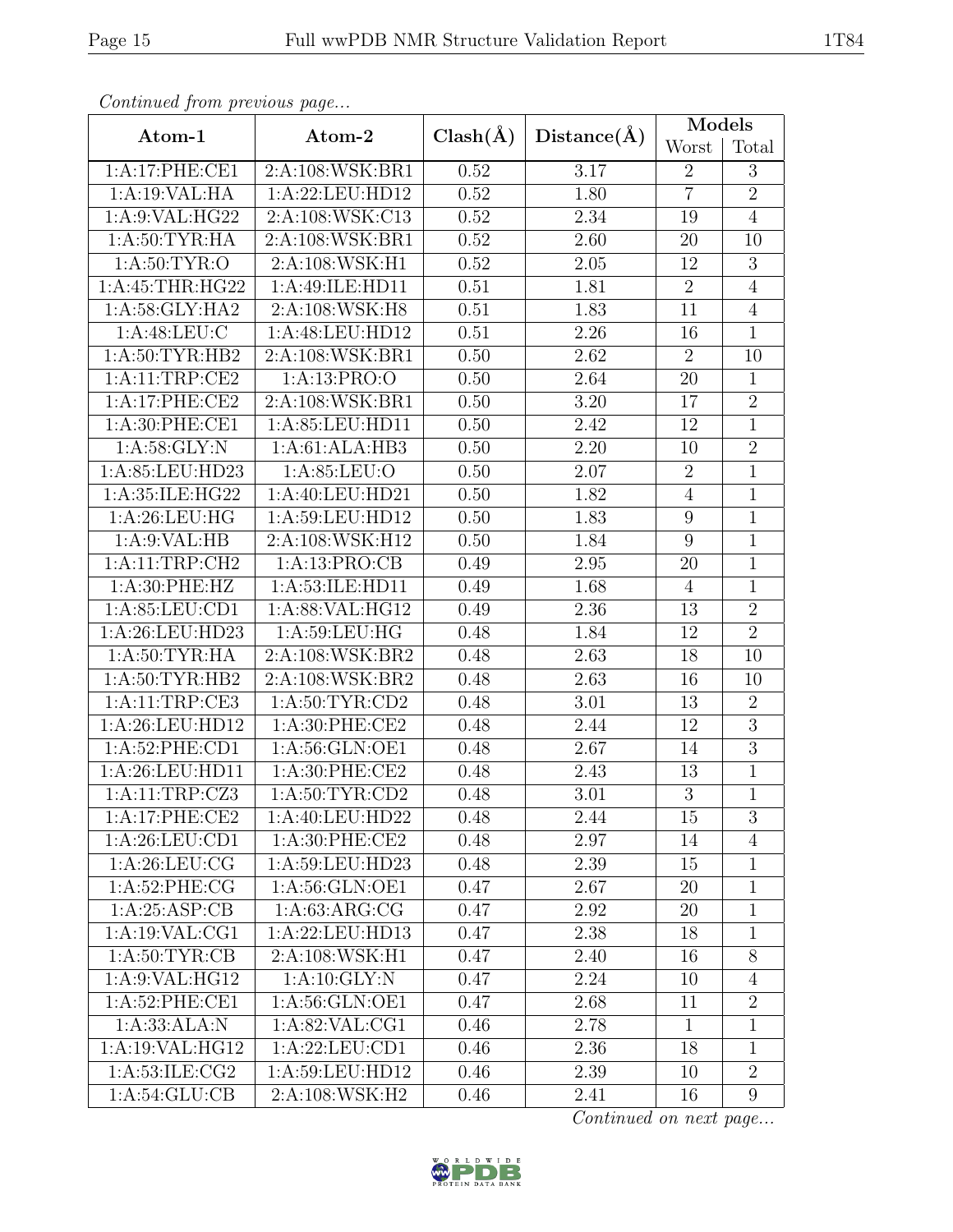| $\sim$ onttinuo $\alpha$ from protio $\omega$ o pago |                           |              |             | Models           |                |
|------------------------------------------------------|---------------------------|--------------|-------------|------------------|----------------|
| Atom-1                                               | Atom-2                    | $Clash(\AA)$ | Distance(A) | Worst            | Total          |
| 1: A:48: LEU:O                                       | 1:A:48:LEU:HD22           | 0.46         | 2.11        | 17               | $\mathbf{1}$   |
| 1: A:50: TYR:O                                       | 2:A:108:WSK:H5            | 0.45         | 2.11        | 6                | $\mathbf{1}$   |
| 1:A:19:VAL:CA                                        | 1:A:22:LEU:HD22           | 0.45         | 2.41        | 18               | $\overline{1}$ |
| 1:A:11:TRP:CE3                                       | 1: A:11:TRP:O             | 0.45         | 2.69        | 11               | $\overline{3}$ |
| 1:A:52:PHE:CE2                                       | 1:A:85:LEU:HD12           | 0.45         | 2.46        | $12\,$           | $\mathbf{1}$   |
| 1:A:19:VAL:HA                                        | 1:A:22:LEU:CD1            | 0.45         | 2.41        | 17               | $\overline{4}$ |
| 1:A:22:LEU:HD21                                      | 1:A:26:LEU:HD12           | 0.45         | 1.87        | $\overline{7}$   | $\overline{2}$ |
| 1: A:52: PHE:CD2                                     | 1:A:56:GLN:OE1            | 0.45         | 2.69        | $\overline{2}$   | $\overline{1}$ |
| 1: A:54: GLU:CB                                      | 2:A:108:WSK:H4            | 0.45         | 2.42        | 15               | $\overline{8}$ |
| 1:A:32:ARG:HB3                                       | 1:A:82:VAL:HG21           | 0.45         | 1.89        | 19               | $\mathbf 1$    |
| 1:A:11:TRP:CE2                                       | 1:A:13:PRO:C              | 0.44         | 2.90        | 20               | $\overline{1}$ |
| 1: A:9: VAL: CG2                                     | 2:A:108:WSK:N1            | 0.44         | 2.80        | 15               | $\mathbf{1}$   |
| 1: A:9: VAL: HG22                                    | 1:A:10:GLY:H              | 0.44         | 1.72        | 16               | $\overline{1}$ |
| 1: A:58: GLY:O                                       | 1: A:62:VAL: N            | 0.44         | 2.50        | 17               | 17             |
| 1:A:17:PHE:CZ                                        | 1:A:30:PHE:CZ             | 0.44         | 3.06        | $9\phantom{.0}$  | $\mathbf{1}$   |
| 1:A:12:ASP:O                                         | 1:A:14:GLN:N              |              | 2.51        | 13               | $\overline{9}$ |
| 1:A:35:ILE:HD11                                      | 1: A:85: LEU:CD2          | 0.44         | 2.43        | 18               | $\overline{2}$ |
| 1:A:62:VAL:HG13                                      | 1:A:81:LEU:CD1            | 0.44         | 2.43        | 14               | $\overline{1}$ |
| 1:A:35:ILE:HG23                                      | 1:A:39:GLN:HB2            | 0.43         | 1.89        | 14               | $\mathbf{1}$   |
| 1: A:85:LEU:O                                        | 1:A:88:VAL:HG12           | 0.43         | 2.13        | 10               | $\overline{2}$ |
| 1:A:85:LEU:CD1                                       | 1:A:88:VAL:CG1            | 0.43         | 2.95        | 13               | $\overline{2}$ |
| 1:A:59:LEU:HD12                                      | 2:A:108:WSK:C0            | 0.43         | 2.42        | 15               | $\overline{1}$ |
| 1: A:9: VAL: HB                                      | 2:A:108:WSK:H10           | 0.43         | 1.90        | $\overline{7}$   | $\overline{1}$ |
| 1: A:58: GLY:O                                       | 1: A:62: VAL:CG2          | 0.43         | 2.66        | 20               | $\overline{3}$ |
| 1:A:29:LEU:HD11                                      | 1:A:81:LEU:HD12           | 0.43         | 1.90        | 15               | $\mathbf{1}$   |
| 1:A:11:TRP:CZ2                                       | 1:A:13:PRO:C              | 0.43         | 2.91        | 20               | $\mathbf{1}$   |
| 1:A:32:ARG:C                                         | 1:A:82:VAL:HG11           | 0.43         | 2.33        | $\overline{2}$   | $\overline{2}$ |
| 1:A:85:LEU:HD12                                      | 1: A:85:LEU:C             | 0.43         | 2.34        | 17               | $\overline{1}$ |
| 1: A:46: SER:O                                       | 1: A:50: TYR: N           | 0.43         | 2.52        | 8                | 3              |
| 1: A:9: VAL:CB                                       | 2:A:108:WSK:H10           | 0.43         | 2.44        | 20               | 3              |
| 1:A:32:ARG:HB2                                       | 1: A:82: VAL: HG11        | 0.43         | 1.90        | 10               | $\mathbf{1}$   |
| 1:A:19:VAL:HG12                                      | 1:A:22:LEU:CD2            | 0.43         | 2.44        | 17               | $\mathbf{1}$   |
| 1:A:44:GLU:O                                         | 1:A:48:LEU:CD2            | 0.43         | 2.67        | 15               | $\mathbf{1}$   |
| 1:A:32:ARG:HD3                                       | 1:A:82:VAL:HG21           | 0.43         | 1.91        | $\overline{2}$   | $\mathbf{1}$   |
| 1:A:59:LEU:HD23                                      | 1:A:59:LEU:C              | 0.43         | 2.34        | 17               | $\overline{2}$ |
| 1: A:50: TYR:O                                       | 1: A:54: GLU:CB           | 0.42         | 2.67        | 20               | 11             |
| 1:A:17:PHE:CE2                                       | 1:A:53:ILE:HD11           | 0.42         | 2.48        | $6\phantom{.}6$  | $\mathbf{1}$   |
| 1: A:37: GLU:O                                       | 1: A:41:THR:N             | 0.42         | 2.52        | $\mathbf{1}$     | $\mathbf{1}$   |
| 1: A:56: GLN:CB                                      | 1: A:62: VAL:CG2          | 0.42         | 2.97        | $\boldsymbol{2}$ | $\mathbf{1}$   |
| 1:A:30:PHE:CD1                                       | 1:A:85:LEU:HD21           | 0.42         | 2.49        | 6                | $\overline{2}$ |
| 1: A:9: VAL:CG1                                      | $1:A:10:\overline{GLY:N}$ | 0.42         | 2.82        | 10               | $\mathbf{1}$   |

Continued from previous page.

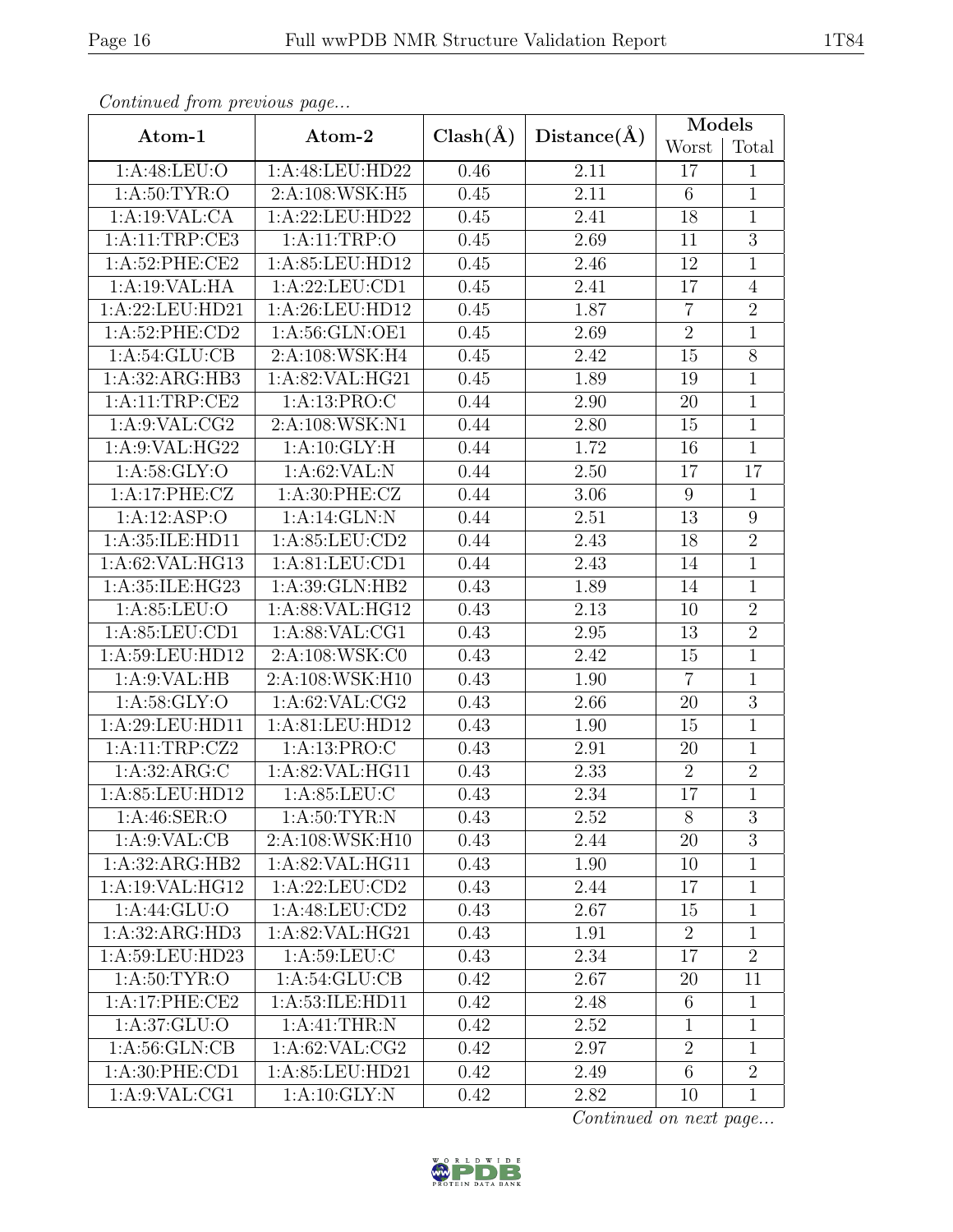| $P$ . The contractor of $P$ is contracted by $P$ and $P$ . The contract of $P$ |                              |              |                   | Models           |                |  |
|--------------------------------------------------------------------------------|------------------------------|--------------|-------------------|------------------|----------------|--|
| Atom-1                                                                         | Atom-2                       | $Clash(\AA)$ | Distance(A)       | Worst            | Total          |  |
| 1: A:62: VAL:CG1                                                               | 1:A:81:LEU:HD21              | 0.42         | 2.44              | 13               | $\mathbf{1}$   |  |
| 1:A:35:ILE:CD1                                                                 | 1:A:85:LEU:HD11              | 0.42         | 2.45              | 14               | $\mathbf{1}$   |  |
| 1:A:54:GLU:HG2                                                                 | 2:A:108:WSK:H12              | 0.42         | 1.91              | $\overline{4}$   | $\overline{1}$ |  |
| 1: A:60: GLU:O                                                                 | 1:A:64:GLN:NE2               | 0.42         | 2.52              | $\overline{4}$   | $\overline{1}$ |  |
| 1:A:85:LEU:HD12                                                                | 1: A:88: VAL:CG1             | 0.42         | 2.41              | 10               | $\mathbf{1}$   |  |
| 1:A:35:ILE:CG2                                                                 | 1:A:40:LEU:HDI1              | 0.42         | 2.44              | $\overline{4}$   | $\mathbf{1}$   |  |
| 1:A:62:VAL:HG13                                                                | 1:A:81:LEU:HD21              | 0.42         | 1.91              | $13\,$           | $\overline{1}$ |  |
| 1: A:30: PHE:CE1                                                               | 1:A:35:ILE:HD12              | 0.42         | 2.49              | $20\,$           | $\mathbf{1}$   |  |
| 1:A:18:ASP:O                                                                   | 1:A:22:LEU:N                 | 0.42         | 2.53              | $\overline{1}$   | $\overline{2}$ |  |
| 1:A:29:LEU:HD21                                                                | 1:A:81:LEU:HD12              | 0.42         | 1.91              | $20\,$           | $\overline{1}$ |  |
| 1:A:9:VAL:CG2                                                                  | 1:A:10:GLY:N                 | 0.42         | 2.83              | 17               | $\overline{3}$ |  |
| 1: A:46: SER:OG                                                                | 1:A:47:LYS:N                 | 0.42         | 2.53              | $9\phantom{.0}$  | $\overline{1}$ |  |
| 1: A:36: SER: N                                                                | 1:A:39:GLN:OE1               | 0.42         | 2.53              | 13               | $\mathbf{1}$   |  |
| 1:A:9:VAL:HG22                                                                 | 1:A:11:TRP:N                 | 0.41         | 2.29              | $\boldsymbol{2}$ | $\mathbf{1}$   |  |
| 1: A:30: PHE: CZ                                                               | 1:A:40:LEU:HD21              | 0.41         | 2.50              | $20\,$           | $\mathbf{1}$   |  |
| 1:A:19:VAL:HG12                                                                | 1:A:22:LEU:HD12              | 0.41         | 1.92              | 11               | $\overline{1}$ |  |
| 1:A:11:TRP:CE3                                                                 | 1:A:11:TRP:C                 |              | 2.94              | $\overline{4}$   | $\mathbf{1}$   |  |
| 1: A:20: ASN:OD1                                                               | 1:A:21:ASN:ND2               |              | 2.53              | 11               | $\overline{1}$ |  |
| 1: A:81: LEU: N                                                                | 1:A:81:LEU:CD2               | 0.41         | 2.76              | 12               | $\overline{1}$ |  |
| 1:A:52:PHE:CE2                                                                 | 1:A:85:LEU:HB2               | 0.41         | $\overline{2.51}$ | 11               | $\mathbf{1}$   |  |
| 1:A:52:PHE:CD2                                                                 | 1:A:85:LEU:HD12              | 0.41         | 2.49              | 12               | $\overline{1}$ |  |
| 1: A:11:TRP:CH2                                                                | 1:A:13:PRO:HB2               | 0.41         | 2.50              | 20               | $\overline{1}$ |  |
| 1:A:17:PHE:CD2                                                                 | 1:A:40:LEU:HD22              | 0.41         | $2.50\,$          | $20\,$           | $\overline{1}$ |  |
| 1:A:20:ASN:OD1                                                                 | 1:A:21:ASN:N                 | 0.41         | 2.54              | $\overline{4}$   | $\overline{2}$ |  |
| 1:A:17:PHE:CD1                                                                 | 1:A:40:LEU:HB3               | 0.41         | 2.50              | $20\,$           | $\mathbf{1}$   |  |
| 1:A:19:VAL:HG11                                                                | 1: A:37: GLU:CG              | 0.41         | 2.44              | $\overline{2}$   | $\overline{1}$ |  |
| 1:A:9:VAL:HG22                                                                 | 1:A:11:TRP:H                 | 0.41         | 1.76              | $\,6\,$          | $\mathbf{1}$   |  |
| 1: A:52:PHE:O                                                                  | 1: A:56: GLN:NE2             | 0.41         | 2.54              | $\overline{8}$   | $\overline{1}$ |  |
| 1: A:40:LEU:HD22                                                               | 1: A:40: LEU:H               | 0.41         | 1.74              | 4                | 1              |  |
| 1:A:22:LEU:CD2                                                                 | 1:A:26:LEU:HD12              | 0.41         | 2.44              | $\overline{7}$   | 1              |  |
| 1:A:52:PHE:CE1                                                                 | 1: A:85:LEU:HB2              | 0.41         | 2.51              | 12               | $\mathbf 1$    |  |
| 1:A:25:ASP:OD1                                                                 | 1: A:63: ARG:NE              | 0.41         | 2.53              | 14               | $\mathbf{1}$   |  |
| 1:A:32:ARG:HB2                                                                 | 1:A:82:VAL:HG21              | 0.41         | 1.93              | 19               | 1              |  |
| 1:A:9:VAL:HG12                                                                 | 1:A:11:TRP:H                 | 0.41         | 1.75              | 4                | $\mathbf{1}$   |  |
| 1:A:15:ASN:OD1                                                                 | 1:A:15:ASN:N                 | 0.40         | 2.54              | $\overline{2}$   | $\mathbf{1}$   |  |
| 1:A:85:LEU:CD2                                                                 | 1: A:89: MET:SD              | 0.40         | 3.09              | 12               | $\mathbf{1}$   |  |
| 1:A:65:GLU:OE1                                                                 | 1: A:66: MET: N              | 0.40         | 2.54              | 17               | $\mathbf{1}$   |  |
| 1: A:25: ASP:CB                                                                | 1:A:63:ARG:HG3               | 0.40         | 2.47              | 19               | $\mathbf{1}$   |  |
| 1:A:48:LEU:HD22                                                                | $1: A:48: LEU: \overline{O}$ | 0.40         | 2.16              | 8                | $\mathbf{1}$   |  |
| 1: A:51: ASP:OD1                                                               | 1: A:52:PHE:N                | 0.40         | 2.55              | $\overline{7}$   | $\mathbf{1}$   |  |
| 1:A:30:PHE:HD1                                                                 | 1:A:85:LEU:HD21              | 0.40         | 1.76              | $\boldsymbol{9}$ | $\mathbf{1}$   |  |

Continued from previous page.

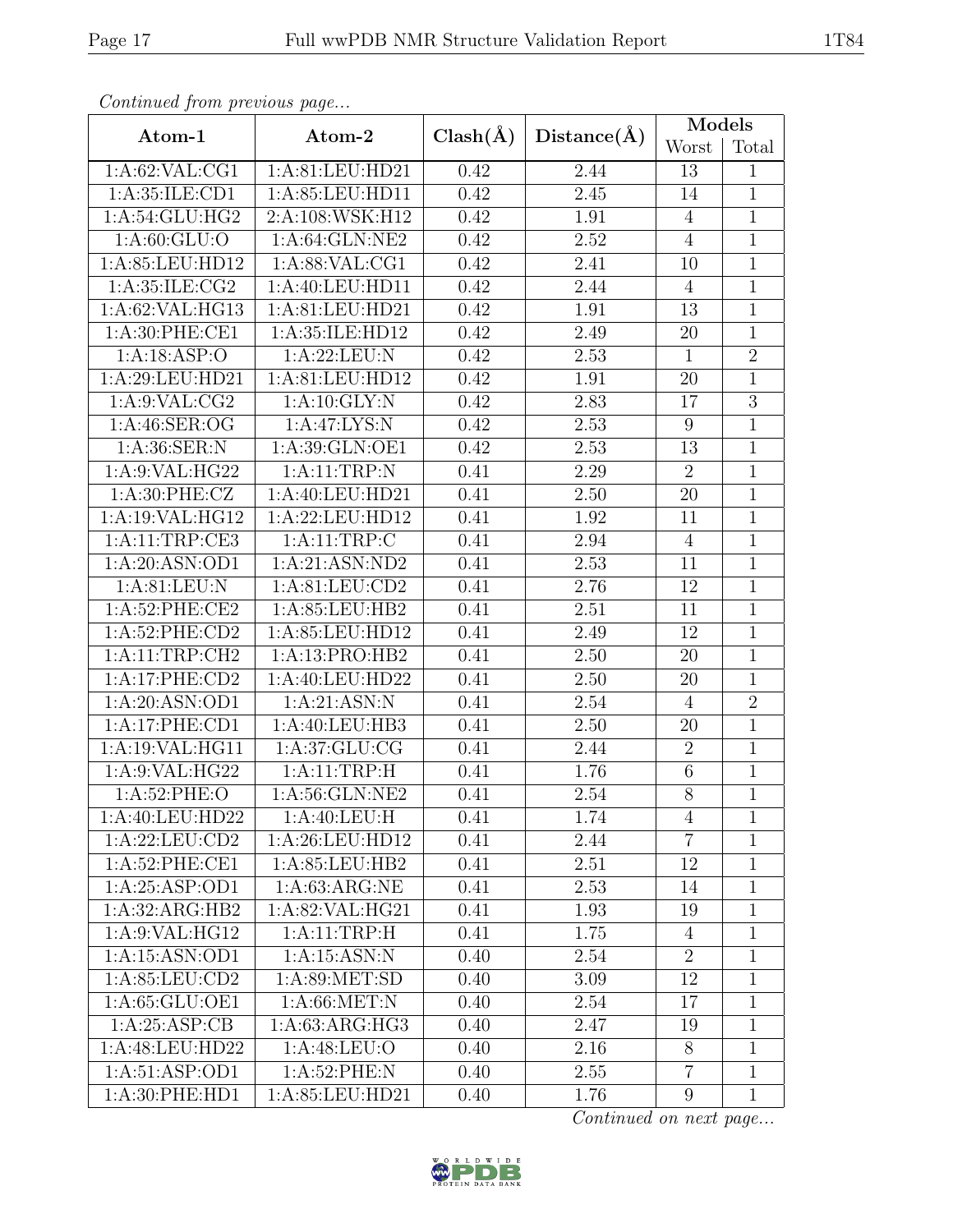| Atom- $1$        |                      | $Clash(\AA)$ | Distance(A) | Models |  |  |
|------------------|----------------------|--------------|-------------|--------|--|--|
|                  | $\rm{Atom}\text{-}2$ |              | Worst       | Total  |  |  |
| 1: A:26:LEU:HB2  | 1: A:59:LEU:CD2      | 0.40         | 2.47        | 15     |  |  |
| 1: A:50: TYR: CZ | 1: A:54: GLU:OF1     | 0.40         | 2.75        | 16     |  |  |
| 1: A:50: TYR:CA  | 2:A:108:WSK:BR1      | 0.40         | 3.24        | 20     |  |  |
| 1:A:52:PHE:CD2   | 1: A:85:LEU:HG       | 0.40         | 2.52        |        |  |  |

Continued from previous page...

## 6.3 Torsion angles  $(i)$

#### 6.3.1 Protein backbone  $(i)$

In the following table, the Percentiles column shows the percent Ramachandran outliers of the chain as a percentile score with respect to all PDB entries followed by that with respect to all NMR entries. The Analysed column shows the number of residues for which the backbone conformation was analysed and the total number of residues.

| Mol | Chain | Analysed        | Favoured                    | Allowed  | Outliers         | <b>Percentiles</b> |
|-----|-------|-----------------|-----------------------------|----------|------------------|--------------------|
|     |       | $71/107$ (66%)  | 64±2 (90±3\%)   6±2 (8±3\%) |          | $1\pm1(2\pm2\%)$ |                    |
| All |       | 1420/2140 (66%) | 1275 (90\%)                 | 117 (8%) | $28(2\%)$        |                    |

All 6 unique Ramachandran outliers are listed below. They are sorted by the frequency of occurrence in the ensemble.

| Mol | $ $ Chain $ $ | $\operatorname{Res}$ | Type       | Models (Total) |
|-----|---------------|----------------------|------------|----------------|
|     |               | 14                   | GLN        | 10             |
|     |               | 13                   | <b>PRO</b> |                |
|     |               |                      | VAL        |                |
|     |               | 81                   | <b>LEU</b> | ٬)             |
|     |               | 18                   | <b>ASP</b> |                |
|     |               |                      | <b>PHE</b> |                |

#### 6.3.2 Protein sidechains  $(i)$

In the following table, the Percentiles column shows the percent sidechain outliers of the chain as a percentile score with respect to all PDB entries followed by that with respect to all NMR entries. The Analysed column shows the number of residues for which the sidechain conformation was analysed and the total number of residues.

| Mol | Chain | Analysed          | Rotameric                  | <b>Outliers</b>    | Percentiles      |
|-----|-------|-------------------|----------------------------|--------------------|------------------|
|     |       | $60/86$ (70%)     | 44 $\pm 2$ (74 $\pm 4\%$ ) | $16\pm2(26\pm4\%)$ | 2 <br>$\vert$ 23 |
|     |       | $1200/1720(70\%)$ | 886 (74\%)                 | 314 $(26\%)$       | 2 <br>23         |

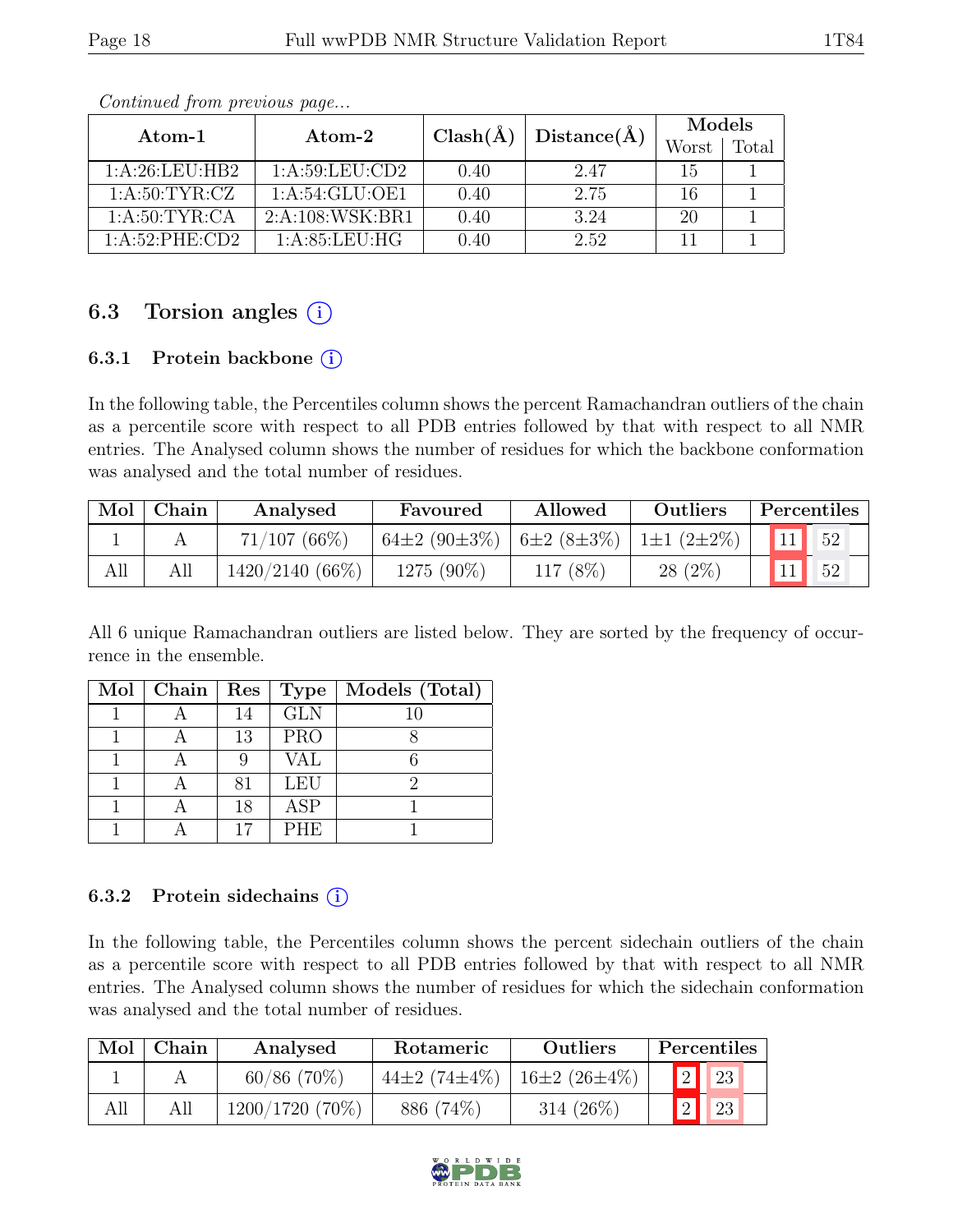| Mol            | $\overline{\text{Chain}}$ | Res             | Type                    | Models (Total)   |
|----------------|---------------------------|-----------------|-------------------------|------------------|
| $\mathbf{1}$   | $\boldsymbol{A}$          | 50              | <b>TYR</b>              | 20               |
| $\overline{1}$ | A                         | 59              | <b>LEU</b>              | 17               |
| $\overline{1}$ | $\overline{A}$            | 66              | <b>MET</b>              | 17               |
| $\mathbf{1}$   | A                         | 22              | LEU                     | $15\,$           |
| $\mathbf 1$    | $\overline{A}$            | 26              | <b>LEU</b>              | $\overline{15}$  |
| $\mathbf{1}$   | A                         | 14              | GLN                     | 14               |
| $\overline{1}$ | $\overline{A}$            | $\overline{18}$ | $\overline{\text{ASP}}$ | $\overline{12}$  |
| $\overline{1}$ | А                         | 23              | <b>ASP</b>              | 11               |
| $\overline{1}$ | A                         | 27              | $\rm{ARG}$              | 11               |
| $\overline{1}$ | А                         | 42              | $\overline{\text{ASP}}$ | 10               |
| $\overline{1}$ | A                         | $12\,$          | ASP                     | 9                |
| $\overline{1}$ | $\overline{A}$            | $25\,$          | $\overline{\text{ASP}}$ | 9                |
| $\mathbf 1$    | А                         | 39              | $\overline{\text{GLN}}$ | $\overline{9}$   |
| $\mathbf{1}$   | А                         | 36              | <b>SER</b>              | $\boldsymbol{9}$ |
| $\overline{1}$ | $\overline{A}$            | 91              | <b>LYS</b>              | $\overline{9}$   |
| $\mathbf{1}$   | $\overline{A}$            | 92              | $\rm{ARG}$              | $\overline{9}$   |
| $\overline{1}$ | $\overline{A}$            | $\overline{53}$ | <b>ILE</b>              | $\overline{8}$   |
| $\mathbf{1}$   | A                         | 65              | $\overline{\text{GLU}}$ | 8                |
| $\mathbf{1}$   | $\overline{A}$            | 37              | GLU                     | 8                |
| $\mathbf{1}$   | $\overline{A}$            | 44              | GLU                     | 8                |
| $\overline{1}$ | $\overline{A}$            | $31\,$          | SER                     | $\overline{7}$   |
| $\overline{1}$ | $\overline{A}$            | $\overline{47}$ | <b>LYS</b>              | $\overline{7}$   |
| $\mathbf{1}$   | A                         | 28              | <b>SER</b>              | $\overline{7}$   |
| $\mathbf{1}$   | $\overline{A}$            | 21              | <b>ASN</b>              | $\sqrt{6}$       |
| $\overline{1}$ | $\overline{A}$            | 55              | <b>ASP</b>              | $\sqrt{6}$       |
| $\mathbf{1}$   | A                         | 85              | <b>LEU</b>              | 6                |
| $\overline{1}$ | А                         | 93              | SER                     | $\overline{5}$   |
| $\mathbf{1}$   | А                         | 54              | GLU                     | $\bf 5$          |
| $\overline{1}$ | А                         | 81              | LEU                     | $\overline{5}$   |
| 1              | А                         | 60              | GLU                     | 4                |
| $\mathbf{1}$   | А                         | 45              | <b>THR</b>              | 3                |
| $\mathbf{1}$   | А                         | $15\,$          | <b>ASN</b>              | 3                |
| $\mathbf{1}$   | А                         | 20              | <b>ASN</b>              | 3                |
| $\mathbf{1}$   | А                         | 64              | $\overline{\text{GLN}}$ | $\overline{2}$   |
| $\mathbf{1}$   | A                         | 51              | ASP                     | $\overline{2}$   |
| $\overline{1}$ | $\overline{A}$            | 90              | GLN                     | $\overline{2}$   |
| $\mathbf{1}$   | А                         | 63              | $\rm{ARG}$              | $\overline{2}$   |
| $\overline{1}$ | А                         | 89              | MET                     | $\overline{2}$   |
| $\mathbf 1$    | A                         | 82              | <b>VAL</b>              | $\overline{2}$   |
| $\mathbf{1}$   | А                         | 48              | LEU                     | $\overline{2}$   |
| $\mathbf{1}$   | А                         | 40              | LEU                     | $\mathbf 1$      |

All 45 unique residues with a non-rotameric sidechain are listed below. They are sorted by the frequency of occurrence in the ensemble.

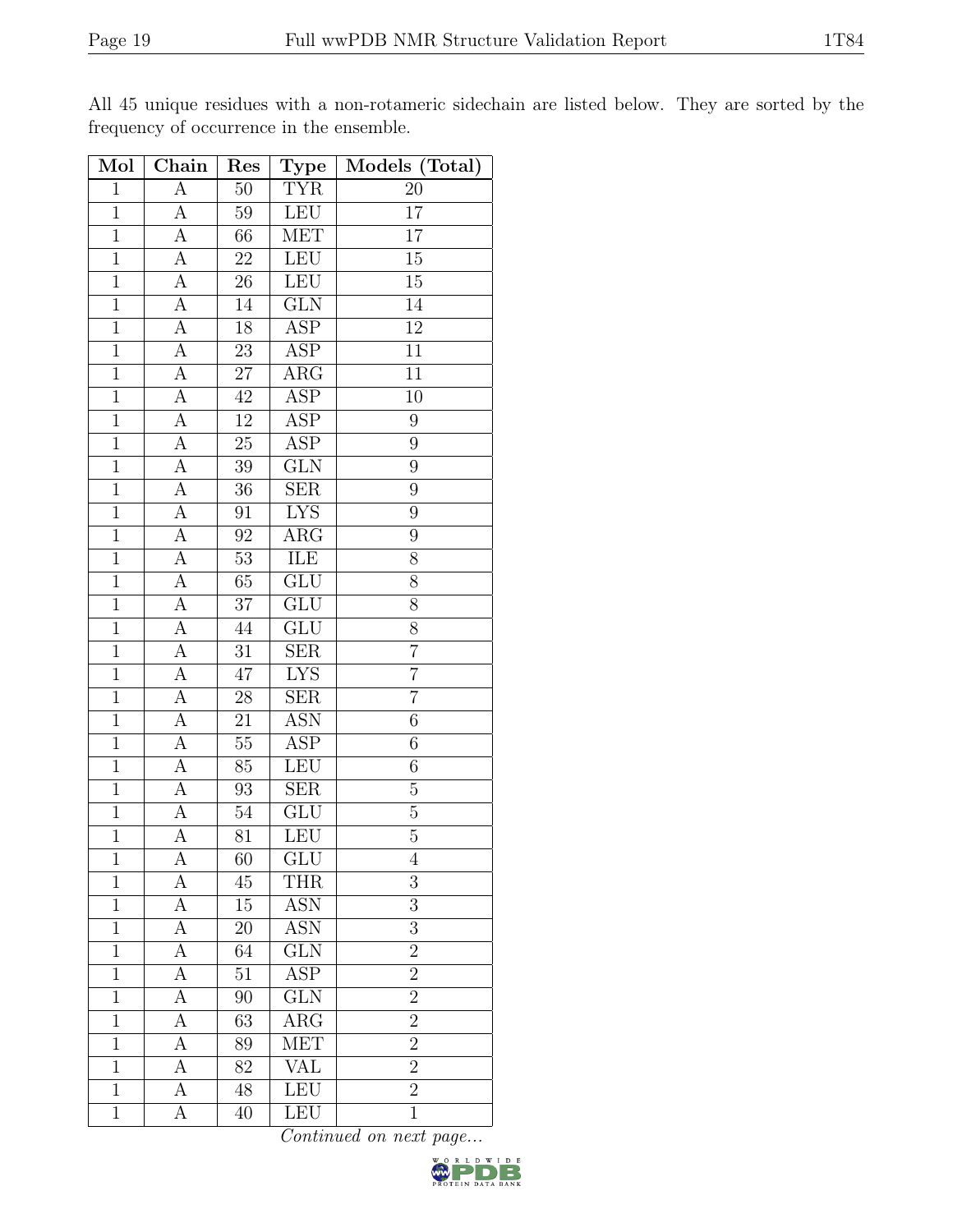|  |    |            | Mol   Chain   Res   Type   Models (Total) |
|--|----|------------|-------------------------------------------|
|  | 29 | LEU        |                                           |
|  |    | <b>TRP</b> |                                           |
|  | 38 | <b>VAL</b> |                                           |
|  |    | SER.       |                                           |

Continued from previous page...

#### 6.3.3 RNA  $(i)$

There are no RNA molecules in this entry.

#### 6.4 Non-standard residues in protein, DNA, RNA chains (i)

There are no non-standard protein/DNA/RNA residues in this entry.

#### 6.5 Carbohydrates  $(i)$

There are no monosaccharides in this entry.

#### 6.6 Ligand geometry  $(i)$

1 ligand is modelled in this entry.

In the following table, the Counts columns list the number of bonds for which Mogul statistics could be retrieved, the number of bonds that are observed in the model and the number of bonds that are defined in the chemical component dictionary. The Link column lists molecule types, if any, to which the group is linked. The Z score for a bond length is the number of standard deviations the observed value is removed from the expected value. A bond length with  $|Z| > 2$  is considered an outlier worth inspection. RMSZ is the average root-mean-square of all Z scores of the bond lengths.

|                                 |     |        |             | Bond lengths                 |                    |
|---------------------------------|-----|--------|-------------|------------------------------|--------------------|
| Mol   Type   Chain   Res   Link |     | Counts | <b>RMSZ</b> | #Z>2                         |                    |
|                                 | WSK | 108    |             | $22,24,24$   $3.09 \pm 0.04$ | $13\pm0(59\pm0\%)$ |

In the following table, the Counts columns list the number of angles for which Mogul statistics could be retrieved, the number of angles that are observed in the model and the number of angles that are defined in the chemical component dictionary. The Link column lists molecule types, if any, to which the group is linked. The Z score for a bond angle is the number of standard deviations the observed value is removed from the expected value. A bond angle with  $|Z| > 2$  is considered an outlier worth inspection. RMSZ is the average root-mean-square of all Z scores of the bond angles.

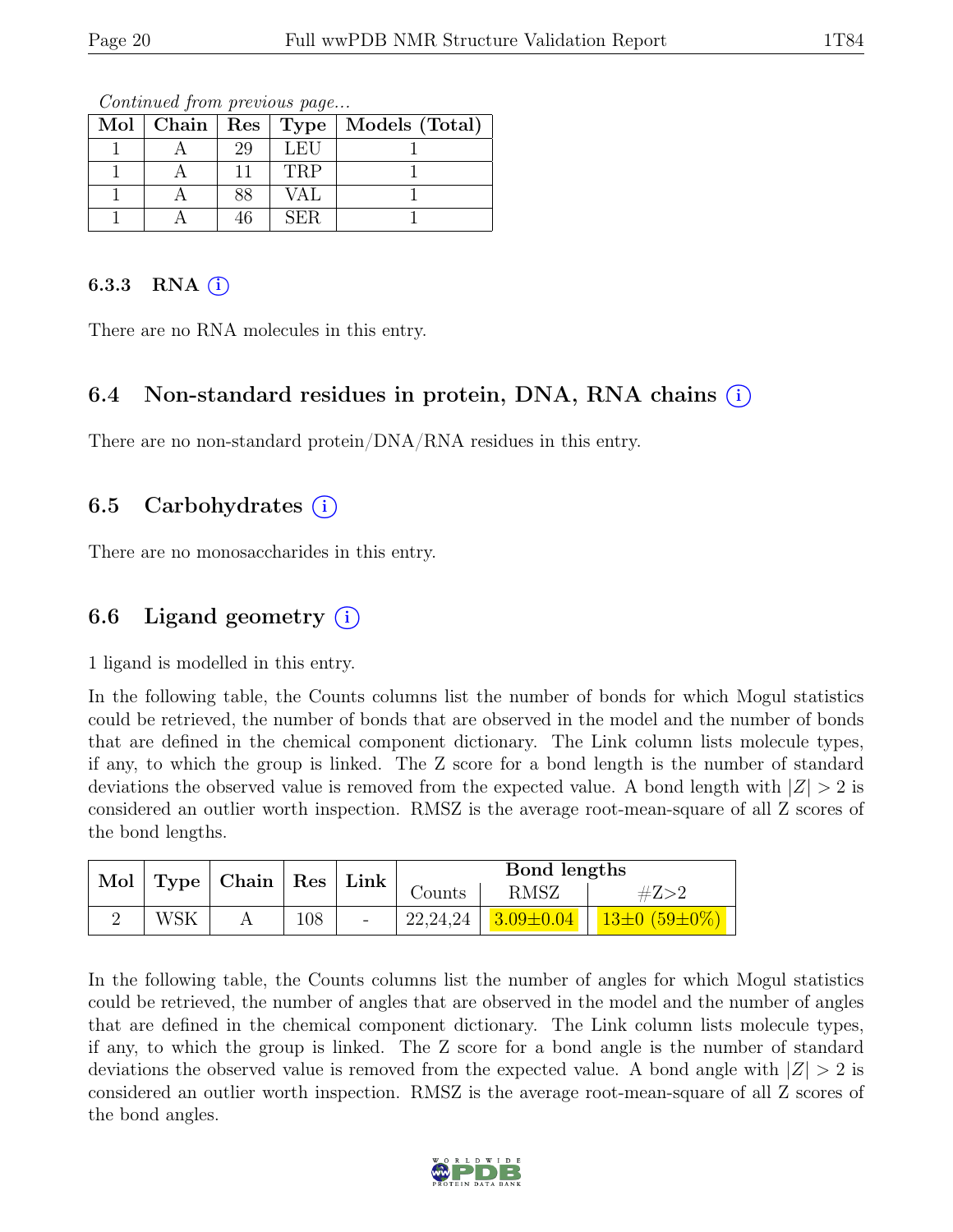|     | $\begin{array}{ c c c c c }\ \hline \ \ \text{Mol}} & \text{Type} & \text{Chain} & \text{Res} & \text{Link} & \text{Counds} \end{array}$ |     |        | Bond angles |      |                                                     |  |
|-----|------------------------------------------------------------------------------------------------------------------------------------------|-----|--------|-------------|------|-----------------------------------------------------|--|
|     |                                                                                                                                          |     |        |             | RMSZ |                                                     |  |
| WSK |                                                                                                                                          | 108 | $\sim$ |             |      | 26,35,35   1.18 $\pm$ 0.03   2 $\pm$ 0 (7 $\pm$ 0%) |  |

In the following table, the Chirals column lists the number of chiral outliers, the number of chiral centers analysed, the number of these observed in the model and the number defined in the chemical component dictionary. Similar counts are reported in the Torsion and Rings columns. '-' means no outliers of that kind were identified.

|     |     |  | Mol   Type   Chain   Res   Link   Chirals   Torsions   Rings |  |
|-----|-----|--|--------------------------------------------------------------|--|
| WSK | 108 |  | $\perp$ 0±0,6,8,8 $\perp$ 0±0,3,3,3                          |  |

All unique bond outliers are listed below. They are sorted according to the Z-score of the worst occurrence in the ensemble.

| Mol            | Chain | Res | <b>Type</b> | Atoms     | Z    | Observed $(A)$ | $Ideal(\AA)$ | Models         |       |
|----------------|-------|-----|-------------|-----------|------|----------------|--------------|----------------|-------|
|                |       |     |             |           |      |                |              | Worst          | Total |
| 2              | A     | 108 | WSK         | $C14-C13$ | 5.45 | 1.65           | 1.52         | 9              | 20    |
| $\overline{2}$ | А     | 108 | WSK         | $C11-C10$ | 5.29 | 1.44           | 1.36         | 13             | 20    |
| 2              | A     | 108 | WSK         | $C5-C0$   | 5.29 | 1.44           | 1.36         | 15             | 20    |
| $\overline{2}$ | А     | 108 | WSK         | $C1-C0$   | 5.01 | 1.48           | 1.38         | 12             | 20    |
| 2              | A     | 108 | WSK         | $C9-C10$  | 4.96 | 1.48           | 1.38         | $\overline{2}$ | 20    |
| 2              | A     | 108 | WSK         | $C8-C9$   | 4.19 | 1.45           | 1.36         | 20             | 20    |
| 2              | A     | 108 | WSK         | $C2-C1$   | 4.18 | 1.45           | 1.36         | 4              | 20    |
| 2              | A     | 108 | WSK         | $C5-C4$   | 3.80 | 1.48           | 1.41         | 6              | 20    |
| 2              | А     | 108 | WSK         | $C11-C6$  | 3.67 | 1.47           | 1.41         | 4              | 20    |
| 2              | A     | 108 | WSK         | $C8-C7$   | 3.54 | 1.48           | 1.41         | 12             | 20    |
| 2              | A     | 108 | WSK         | $C2-C3$   | 3.43 | 1.47           | 1.41         | 9              | 20    |
| $\overline{2}$ | A     | 108 | WSK         | $C4-C3$   | 3.35 | 1.46           | 1.41         | 19             | 20    |
| $\overline{2}$ | A     | 108 | WSK         | $C6-C7$   | 3.31 | 1.46           | 1.41         | 13             | 20    |

All unique angle outliers are listed below. They are sorted according to the Z-score of the worst occurrence in the ensemble.

|     |               |                      |      | Atoms                                            |      |                          | Ideal $(^\circ)$ | Models |       |
|-----|---------------|----------------------|------|--------------------------------------------------|------|--------------------------|------------------|--------|-------|
| Mol | ${\bf Chain}$ | $\operatorname{Res}$ | Type |                                                  |      | $\mid$ Observed $({}^o)$ |                  | Worst  | Total |
|     |               | 108                  | WSK  | $C0-C5-C4$                                       | 2.57 | 117.83                   | 120.20           |        | 10    |
|     |               | 108                  | WSK  | C <sub>13</sub> -C <sub>14</sub> -N <sub>1</sub> | 2.57 | 117.36                   | 112.41           |        |       |
| 2   |               | 108                  | WSK  | O0-C13-C14                                       | 2.50 | 102.70                   | 109.87           | 12     | 19    |
| റ   |               | 108                  | WSK  | $C10-C11-C6$                                     | 2.33 | 118.05                   | 120.20           | 18     | 10    |

There are no chirality outliers.

There are no torsion outliers.

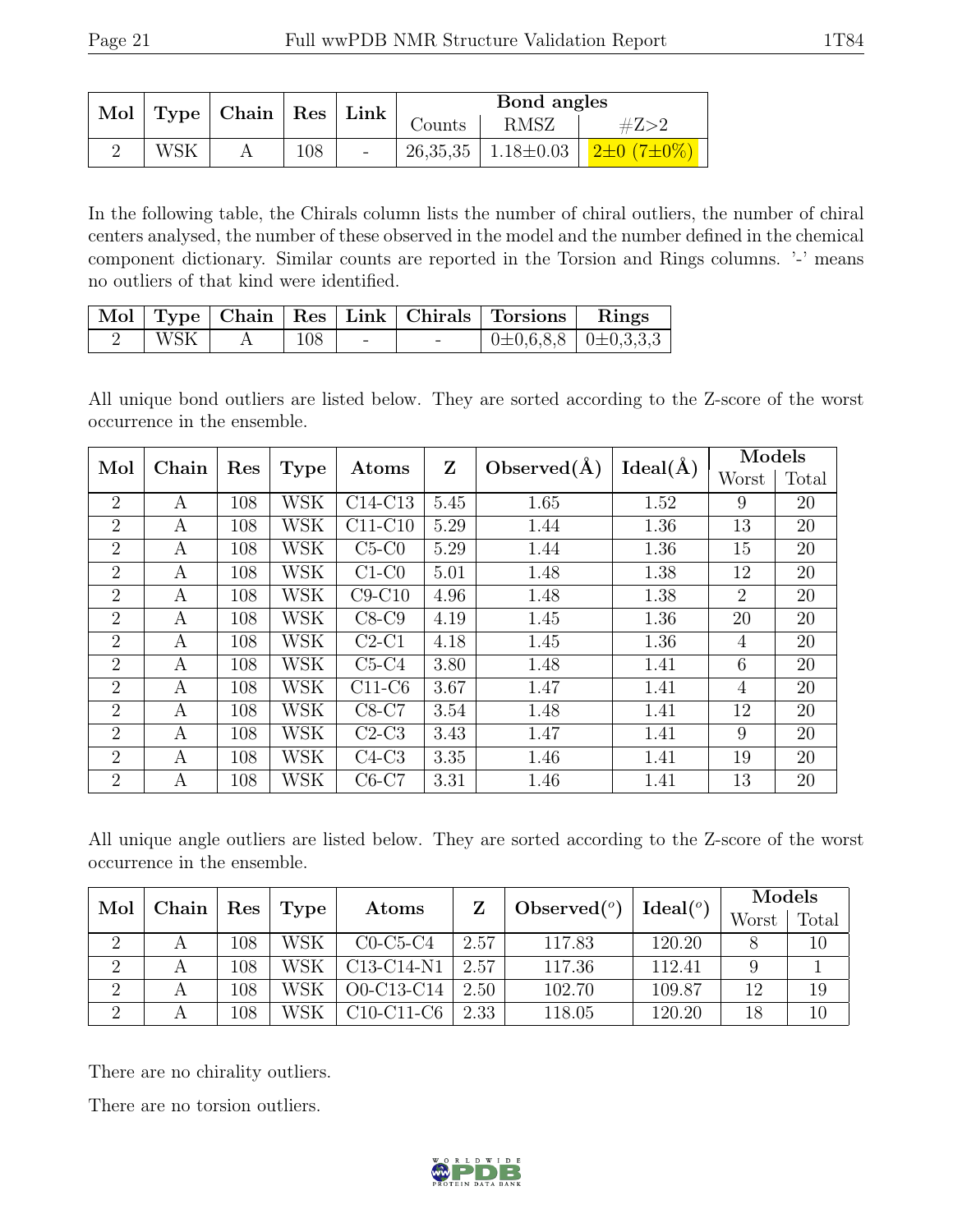There are no ring outliers.

The following is a two-dimensional graphical depiction of Mogul quality analysis of bond lengths, bond angles, torsion angles, and ring geometry for all instances of the Ligand of Interest. In addition, ligands with molecular weight > 250 and outliers as shown on the validation Tables will also be included. For torsion angles, if less then 5% of the Mogul distribution of torsion angles is within 10 degrees of the torsion angle in question, then that torsion angle is considered an outlier. Any bond that is central to one or more torsion angles identified as an outlier by Mogul will be highlighted in the graph. For rings, the root-mean-square deviation (RMSD) between the ring in question and similar rings identified by Mogul is calculated over all ring torsion angles. If the average RMSD is greater than 60 degrees and the minimal RMSD between the ring in question and any Mogul-identified rings is also greater than 60 degrees, then that ring is considered an outlier. The outliers are highlighted in purple. The color gray indicates Mogul did not find sufficient equivalents in the CSD to analyse the geometry.



#### 6.7 Other polymers  $(i)$

There are no such molecules in this entry.

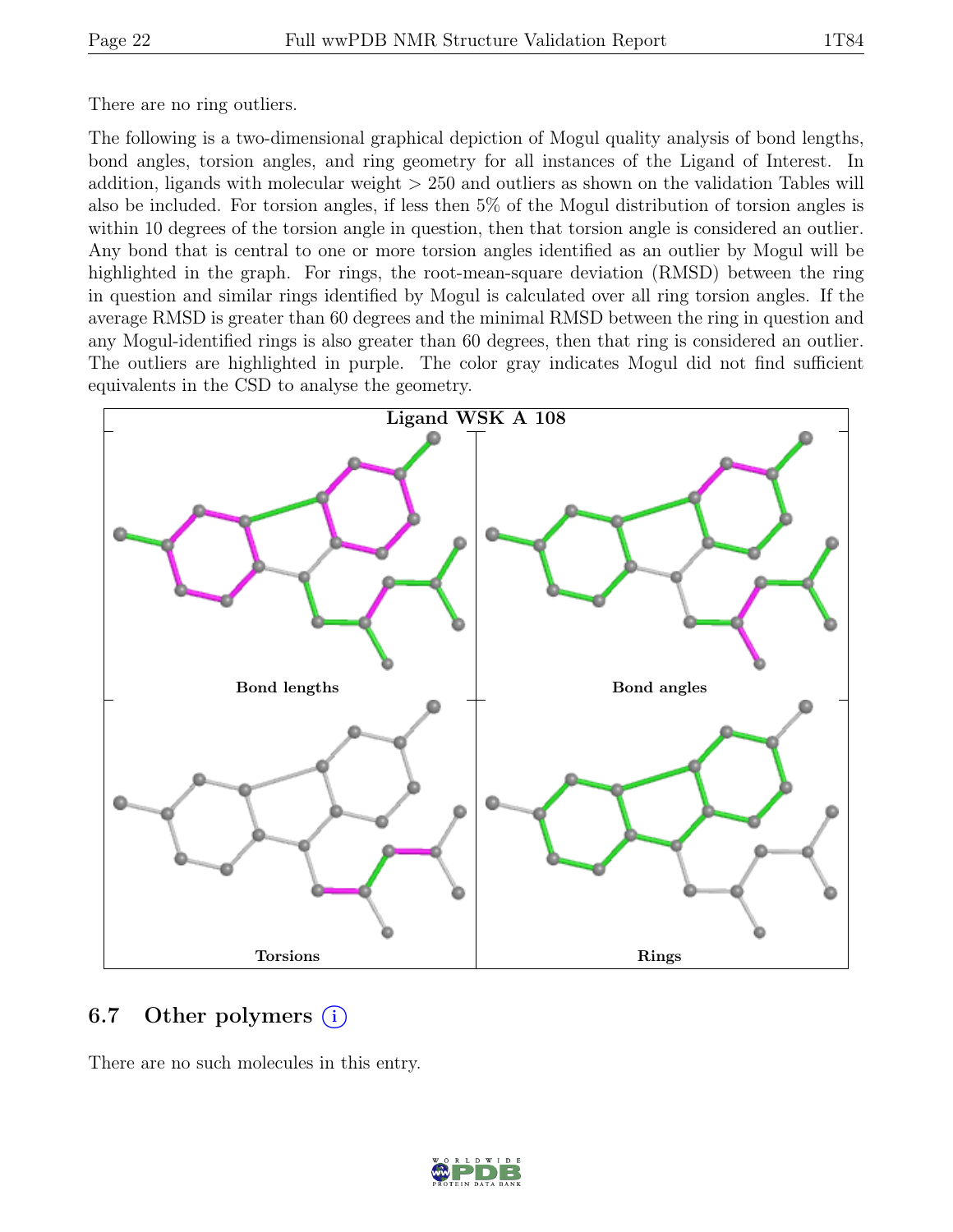## 6.8 Polymer linkage issues (i)

There are no chain breaks in this entry.